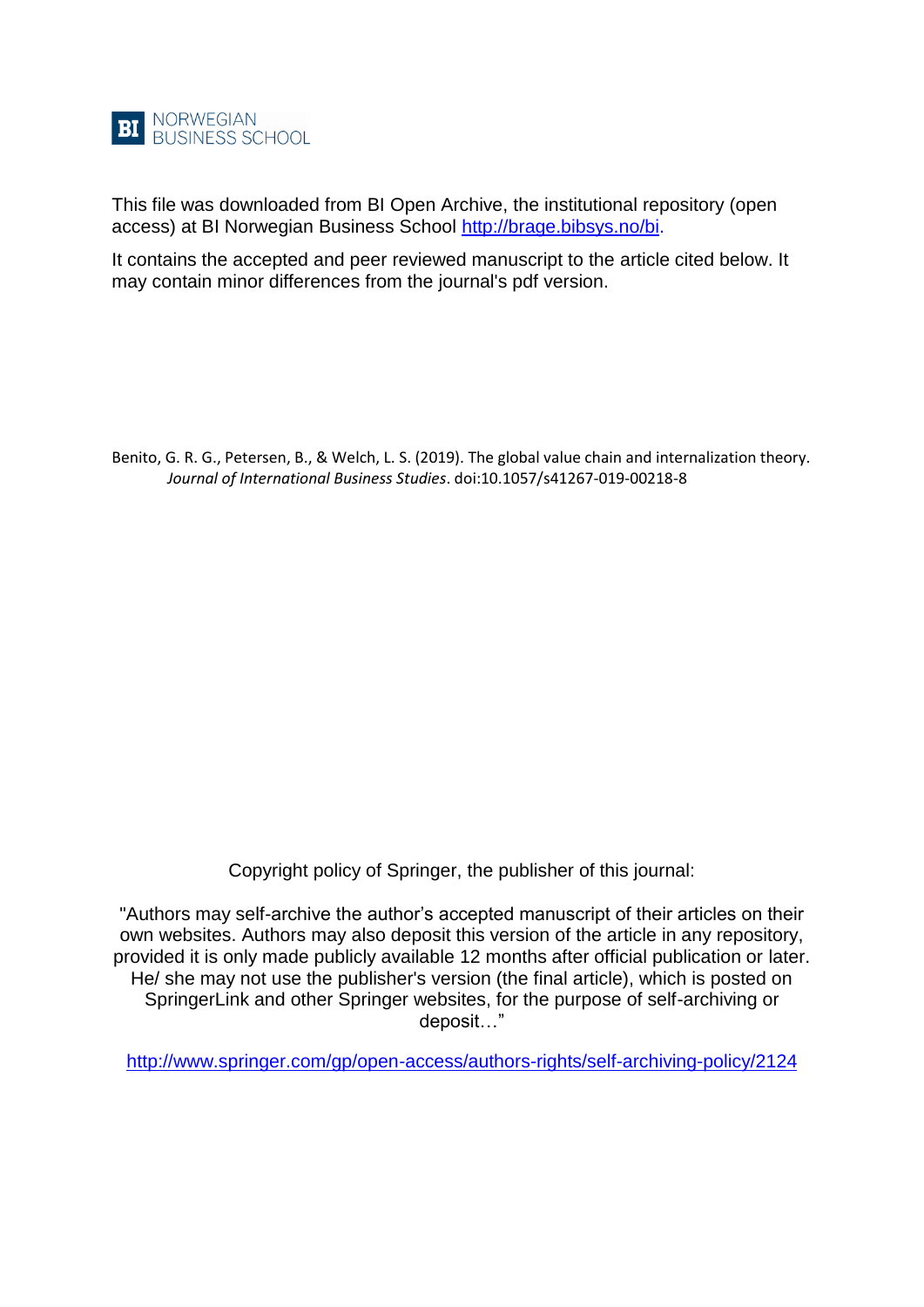## **THE GLOBAL VALUE CHAIN AND INTERNALIZATION THEORY**

# **Gabriel R.G. Benito\***

BI Norwegian Business School N-0484 Oslo, Norway Phone: +47-4641-0455 gabriel.r.g.benito@bi.no

## **Bent Petersen**

Copenhagen Business School DK-2000 Frederiksberg, Denmark Phone: +45-3815-2510 bp.egb@cbs.dk

# **Lawrence S. Welch**

Melbourne Business School Carlton, Victoria 3053, Australia Phone: +61-3-9349-8454 l.welch@mbs.edu

\* Author for correspondence.

# Accepted for publication in *Journal of International Business Studies*

doi.org/10.1057/s41267-019-00218-8

## **Acknowledgements**

We thank Rajneesh Narula and two anonymous reviewers for their insightful feedback and many constructive suggestions on this work.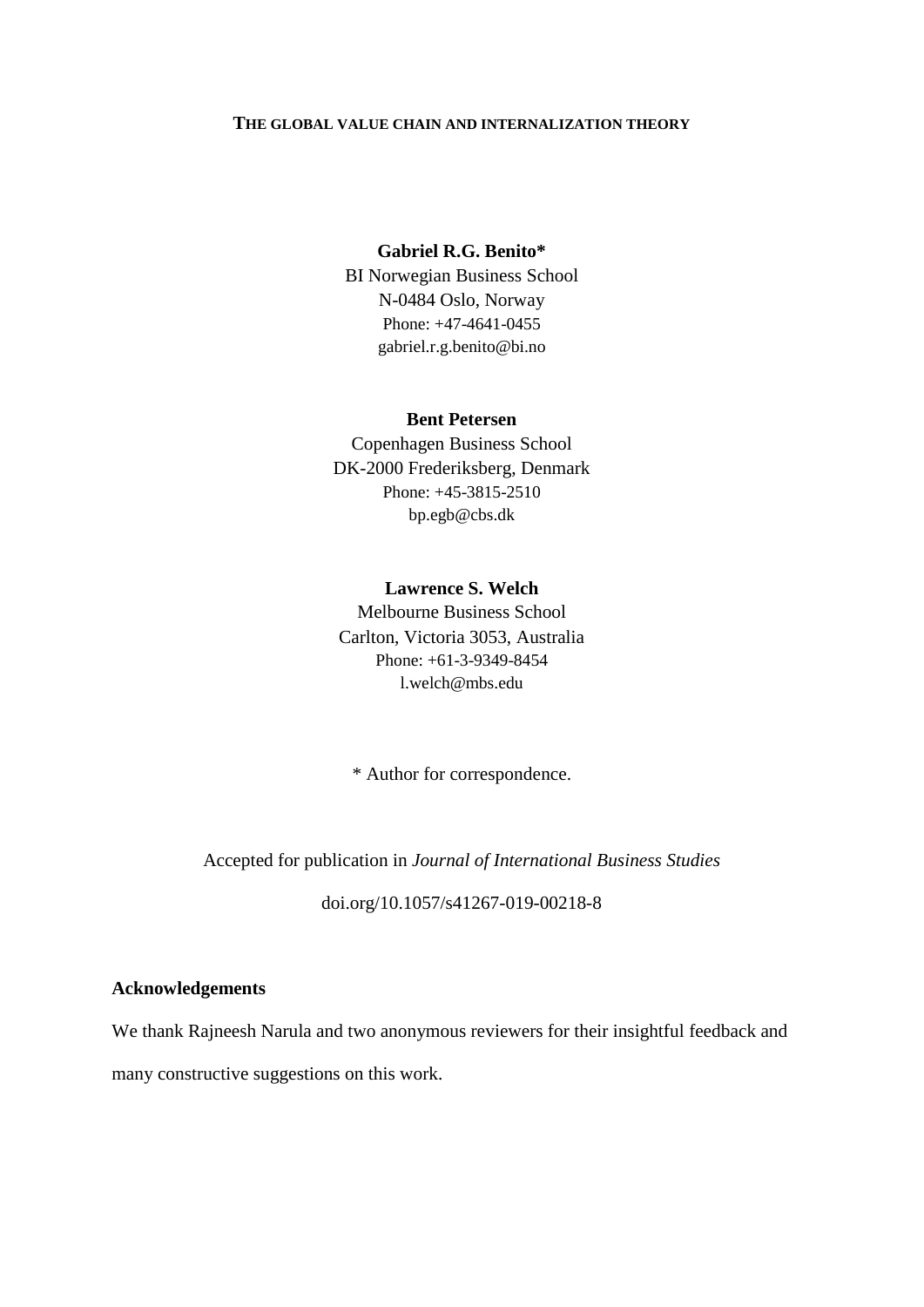### **THE GLOBAL VALUE CHAIN AND INTERNALIZATION THEORY**

#### **ABSTRACT**

In a research note in this issue, Strange and Humphrey discuss how a Global Value Chain (GVC) approach serves to usefully move internalization theory towards a better understanding of the increasingly important 'middle ground' between markets and hierarchies in the contemporary highly globalized international business scene. After a brief recount of their main arguments, we argue that their discussion needs to the extended as it does not adequately recognize important differences between internalization theory and the GVC approach. Specifically, the approaches differ on the notions of efficiency, opportunism, and level of analysis. We then argue that internalization theory can benefit from the systemic view implied in the GVC approach, and discuss the role of trust as a coordinating mechanism in international business. This leads to a more general discussion of internalization theory and the difficulty of encompassing dynamic considerations such as learning and foreign operation mode combinations and flexibility within value chain interdependencies. We conclude with a research agenda that flows from our discussion.

Keywords: Internalization theory, global value chains, multinational corporations, foreign operation modes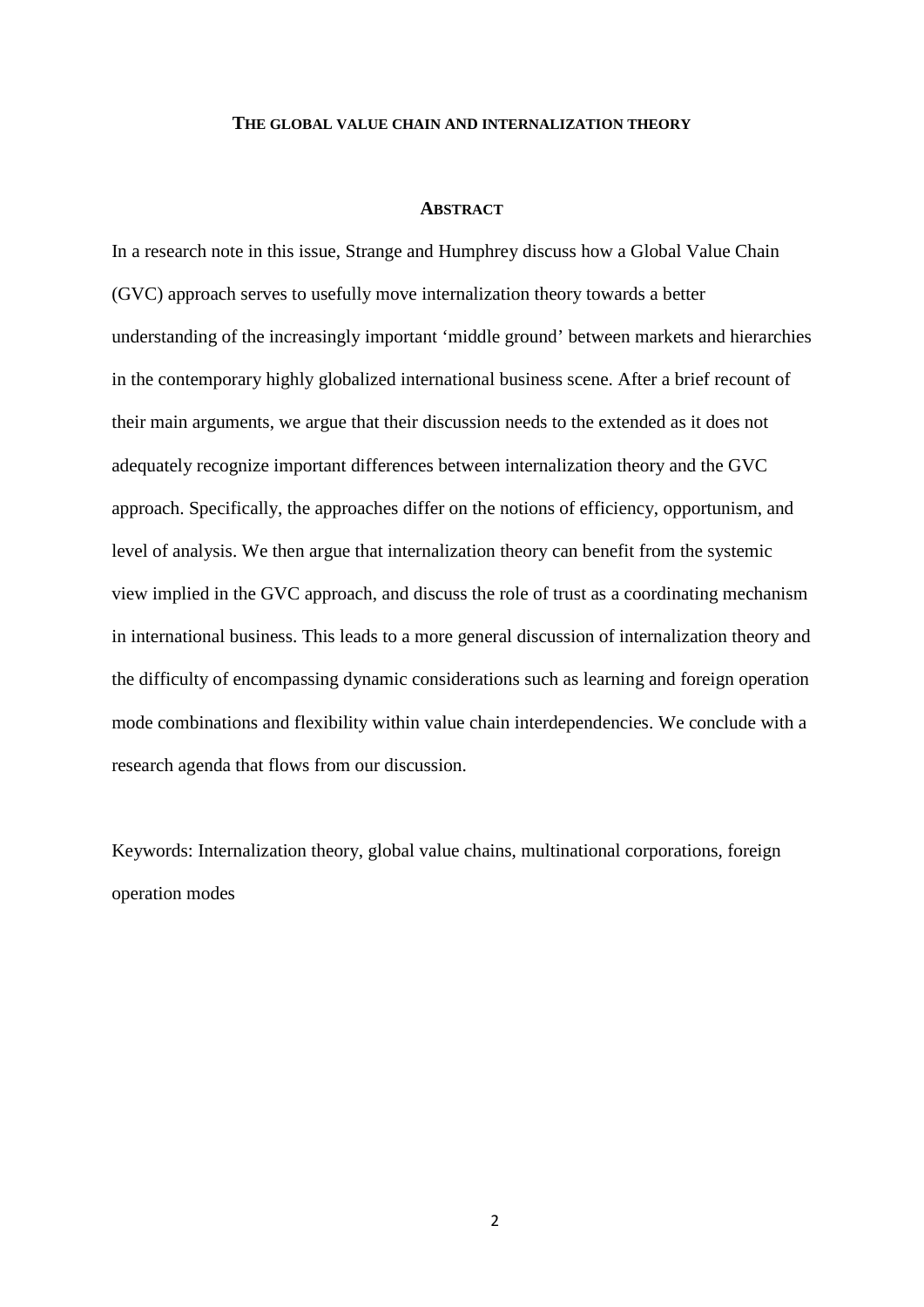### **THE GLOBAL VALUE CHAIN AND INTERNALIZATION THEORY**

#### **INTRODUCTION**

As globalization has evolved, international business has become ever more complex and dynamic, especially in terms of where activities are undertaken (i.e. their location) and how they are organized (i.e. their governance). Just three decades ago, most international business was either cross-border trade between independent business actors, or intra-company transfers of inputs, goods, and services across integrated production systems governed by multinational corporations (MNCs). At that time, MNCs typically owned substantial parts of their industries' value systems – hereafter generally termed value chains – whenever that made sense from an efficiency point of view; i.e. when the costs (including governance costs) of conducting an activity in-house (internalization, i.e. hierarchy) were lower than the alternative outside procurement option (externalization, i.e. market).

MNCs are the focal actors in internalization theory (Buckley & Casson, 1976; see also Narula & Verbeke, 2015), arguably one of the core theories of international business (Grøgaard & Verbeke, 2012). The tightly integrated multi-locational MNC is now less pronounced, at least in advanced western economies, having been surpassed by more complex and flexible location and governance patterns. Value chains are increasingly separated in space and across organizational boundaries, becoming what are called Global Value Chains (GVCs). The GVC approach provides a conceptual framework to describe, understand, and manage the increasingly disaggregated and geographically dispersed value chains of MNCs (Gereffi, Humphrey, & Sturgeon, 2005; Laplume, Petersen, & Pearce, 2016; Narula, 2014). As mentioned by Strange and Humphrey (2019), a range of governance forms are common in GVCs that are neither market nor hierarchy; they comprise coordination through standards,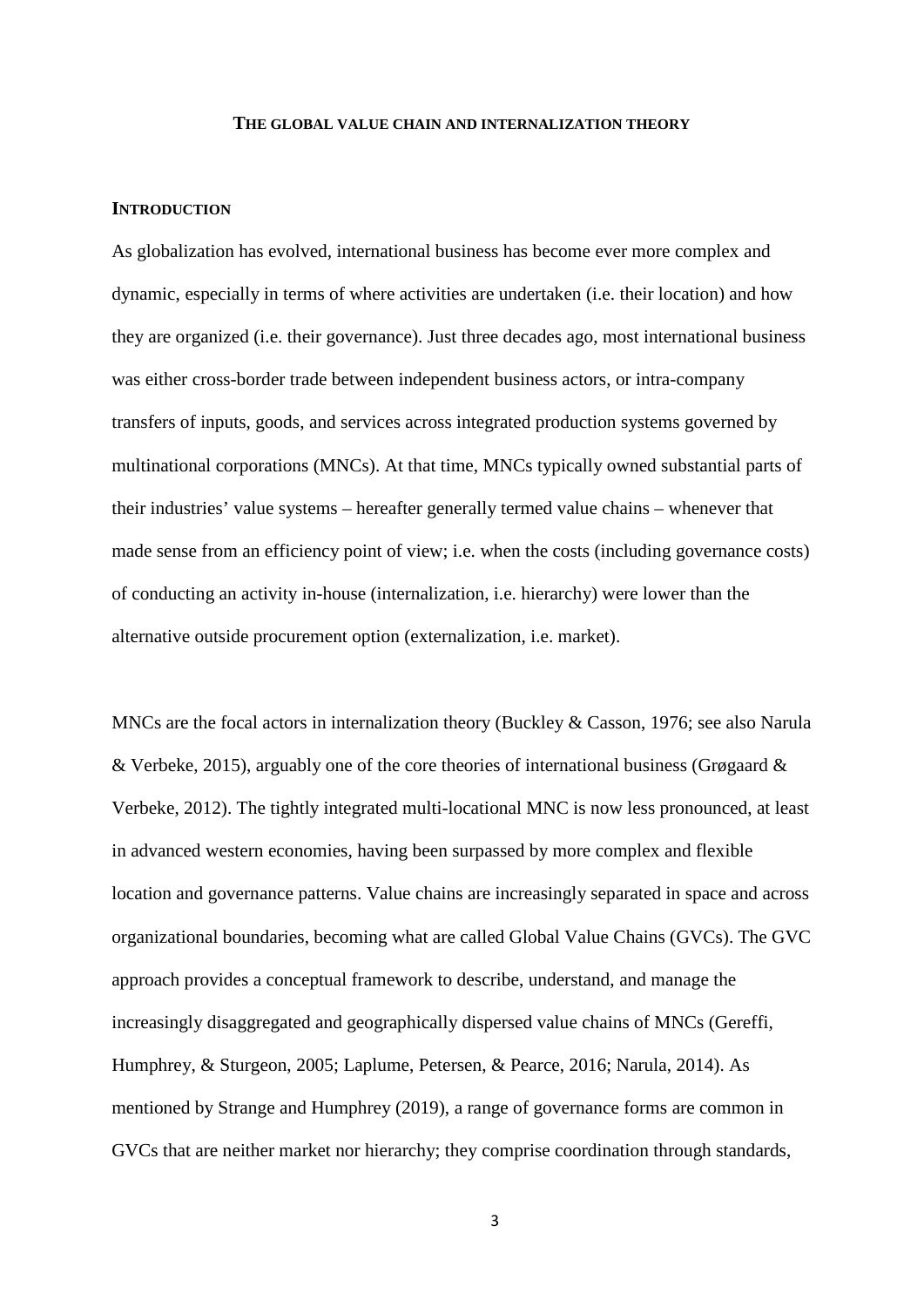contracts, and alliances. Yet, MNCs are not obsolete. They are now the core actors in GVCs – termed, *inter alia*, lead firms (Gereffi, Humphrey & Sturgeon, 2005; Humphrey & Schmitz, 2002) and 'orchestrating firms' (Kano, 2018) – that conduct the ever-more crucial innovation and business development activities, coordinate the multitude of dispersed operations, and end up appropriating a significant part of the value created by GVCs (Mudambi, 2008). An example is Apple which is reported to have 'captured' 58 percent of the revenue of each iPhone (Economist, 15/9/18, p.79). This is despite the efforts of multinational supplier firms such as FLEX to move up the value chain through providing services such as product design (Welch, Benito, & Petersen, 2018).

Do such developments invalidate internalization theory, with its focus on the MNC and coordination through ownership-based control? Strange and Humphrey (2019) argue that they do not, and discuss how the GVC approach could serve to develop internalization theory towards an improved understanding of the increasingly important 'middle ground' between markets and hierarchies in the contemporary highly globalized international business scene.

While we agree with Strange and Humphrey that the GVC approach is pertinent, we argue that they underplay some important differences between internalization theory and the GVC approach, thereby failing to fully uncover how the GVC approach may further internalization theory. Specifically, we note differences regarding notions of efficiency, opportunism, and level of analysis. Navigating such differences has implications for whether and how internalization theory may benefit from the systemic view implied in the GVC approach, as well as for the role of trust as a coordinating mechanism. A clarification of the differences between the GVC approach and internalization theory also facilitates a more general discussion of internalization theory and the challenge of encompassing dynamic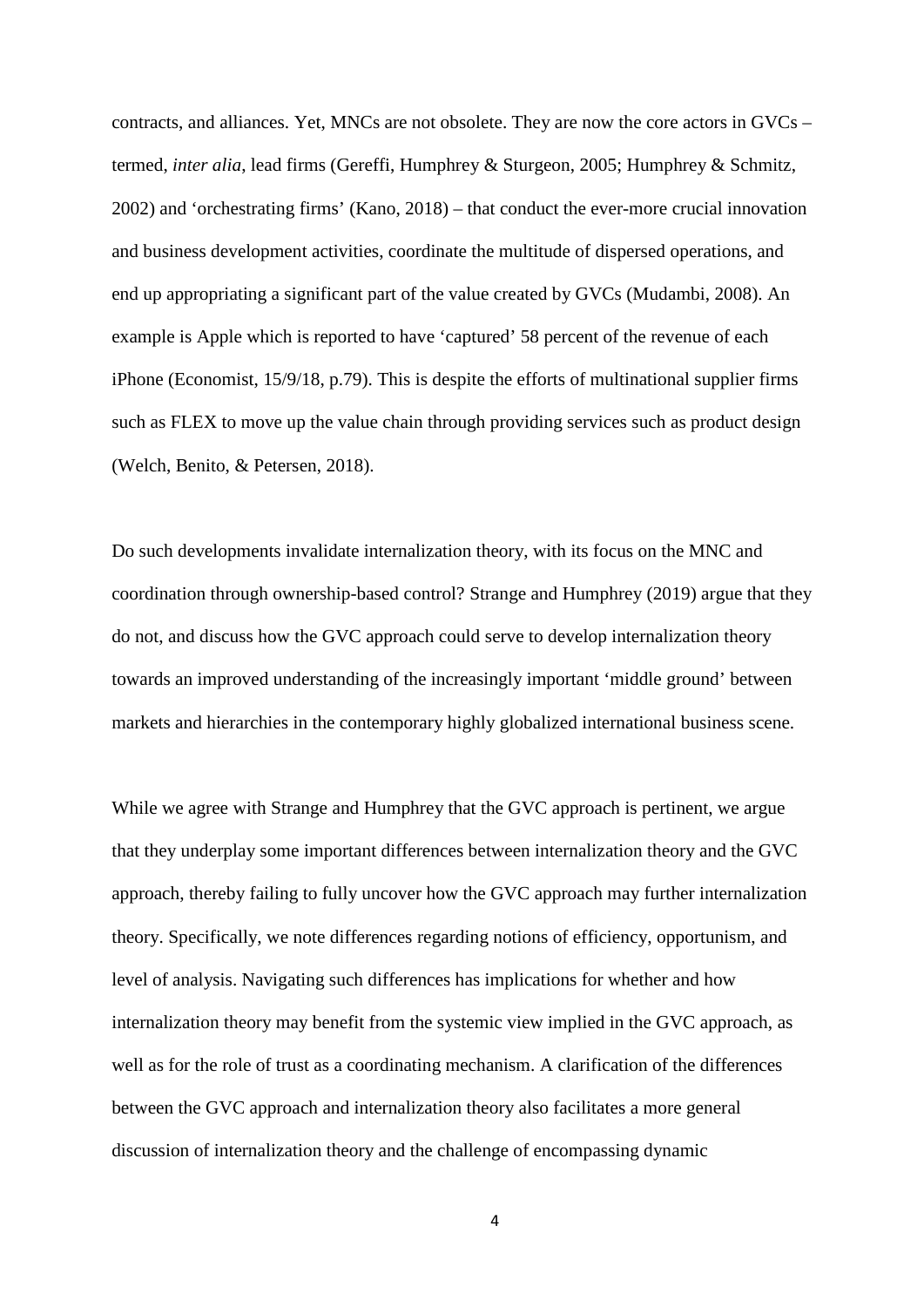considerations such as learning and foreign operation mode combinations and flexibility within value chain interdependencies. We conclude by outlining a research agenda that flows from our discussion.

### **COMPARING INTERNALIZATION THEORY AND THE GVC APPROACH**

In this section we outline three key ways in which internalization theory and the GVC approach differ. First, internalization theory is fundamentally a theory based on the notion of efficiency. It builds on the premise that economic actors purposefully select efficient governance modes, in the sense of carrying out business activities in ways that minimize the combined costs of production (where it is done, with what technology, and at what scale) and governing them (how they are organized, who is involved and how the involved actors are remunerated). Further, even if actors themselves were disinterested in or uninformed about efficiency, competitive forces would over time tend to drive out inefficient forms and ways of operating. Hence, efficiency is an axiom of internalization theory.

In contrast, the global value chain (GVC) approach emphasizes efficiency, but also 'power' as co-determining how transactions between economic actors are governed. Lead firms, such as Nike and Apple, are able to exercise power through market control – via advertising, branding, distribution and the like – and technological development (Mudambi, 2008). Further, the buying power of many lead firms means that they are able to apply pressure for supplier firms to undertake foreign investments that generate lower costs (Welch et al., 2018). Consequently, the GVC approach recognizes that given multiple actors, the issue of efficiency is not straightforward inasmuch as the question of 'efficiency for whom?' arises. If lead firms unceasingly appropriate a highly disproportional portion of value creation, the incentives to operate efficiently for the 'greater good' (i.e. for the GVC system as a whole)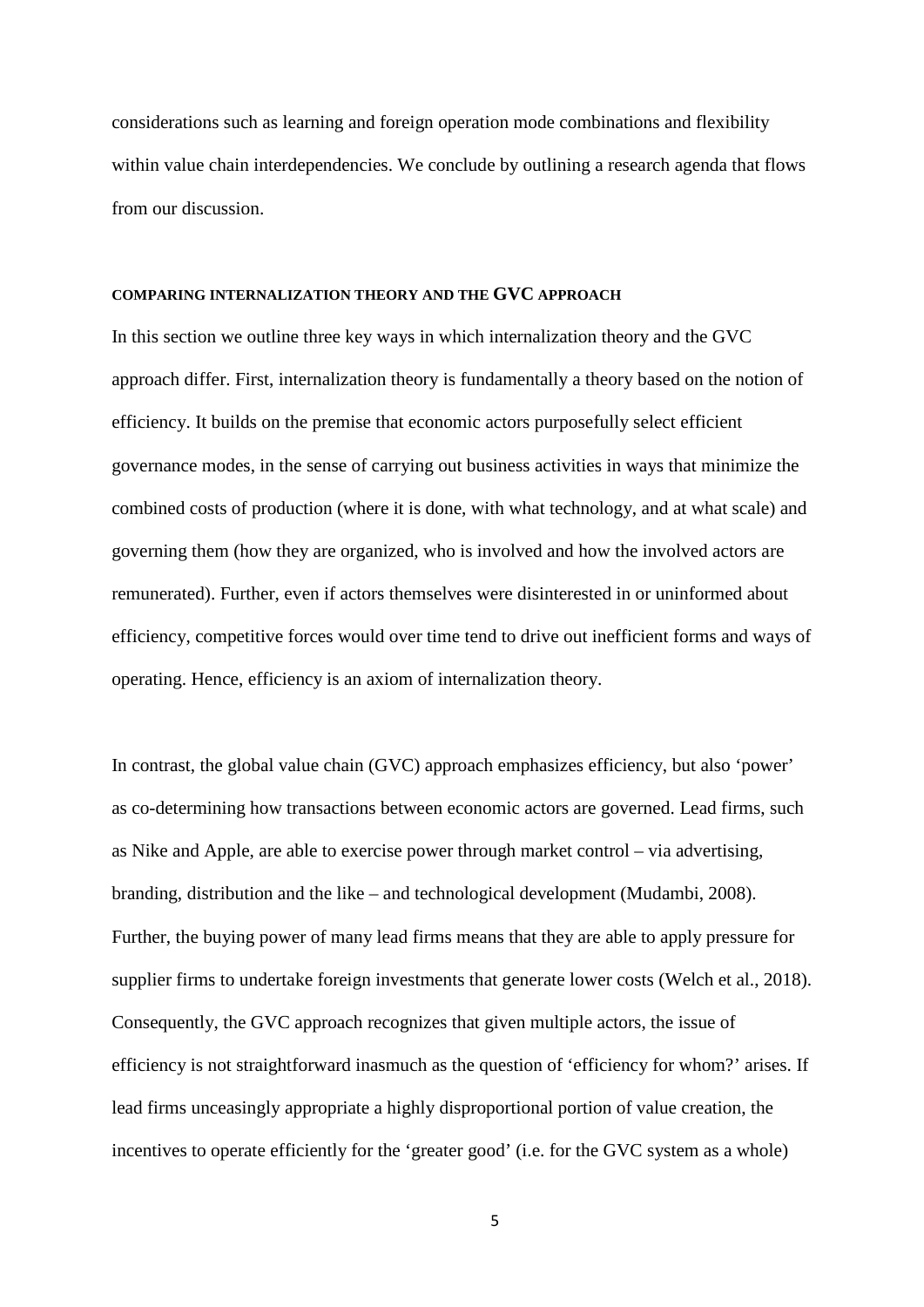decreases for the other actors, to the point where efficiency has to be upheld by rigorous monitoring regimes and actors disciplined by the threat of being replaced in the case of not meeting performance demands. This may in turn discourage the potentially best performers to be part of a GVC, leaving the lead firm with an inferior pool of potential candidates when forming the GVC or making replacements.

Second, but closely related to the above, while both internalization theory and the GVC approach appear to build on a compatible set of behavioral assumptions such as intentionality, rationality, and self-interest, they seemingly play different roles in the theories. In particular, 'strong form' self-interest (opportunism) plays a key part in how internalization theory explains governance choices; as economic actors try to minimize the risks associated with opportunism such as hold-up, poaching, and undue appropriation of rents. Efficiency implies choosing modes associated with low threat of opportunistic behavior. In contrast, in the GVC approach opportunism remains ever-present; for example, suppliers must be closely supervised and monitored to ensure satisfactory performance. Though present, opportunism nevertheless typically remains curbed; overt signs of opportunism would oblige lead firms to consider renegotiating contracts, or even threatening to terminate them. Hence, whereas internalization theory presumes *ex post* efficiency follows from *ex ante* choices regarding governance mode, the GVC approach conjectures there will be a continuous need for adjustments and changes *ex post*. Accordingly, the lead firm may suppress opportunistic inclinations among the GVC-contributory (participatory) firms for the common good (Kano, 2018).

However, in addition to being an orchestrator that both directs and disciplines the GVCcontributory firms, the lead firm may also be portrayed as a self-interest seeking economic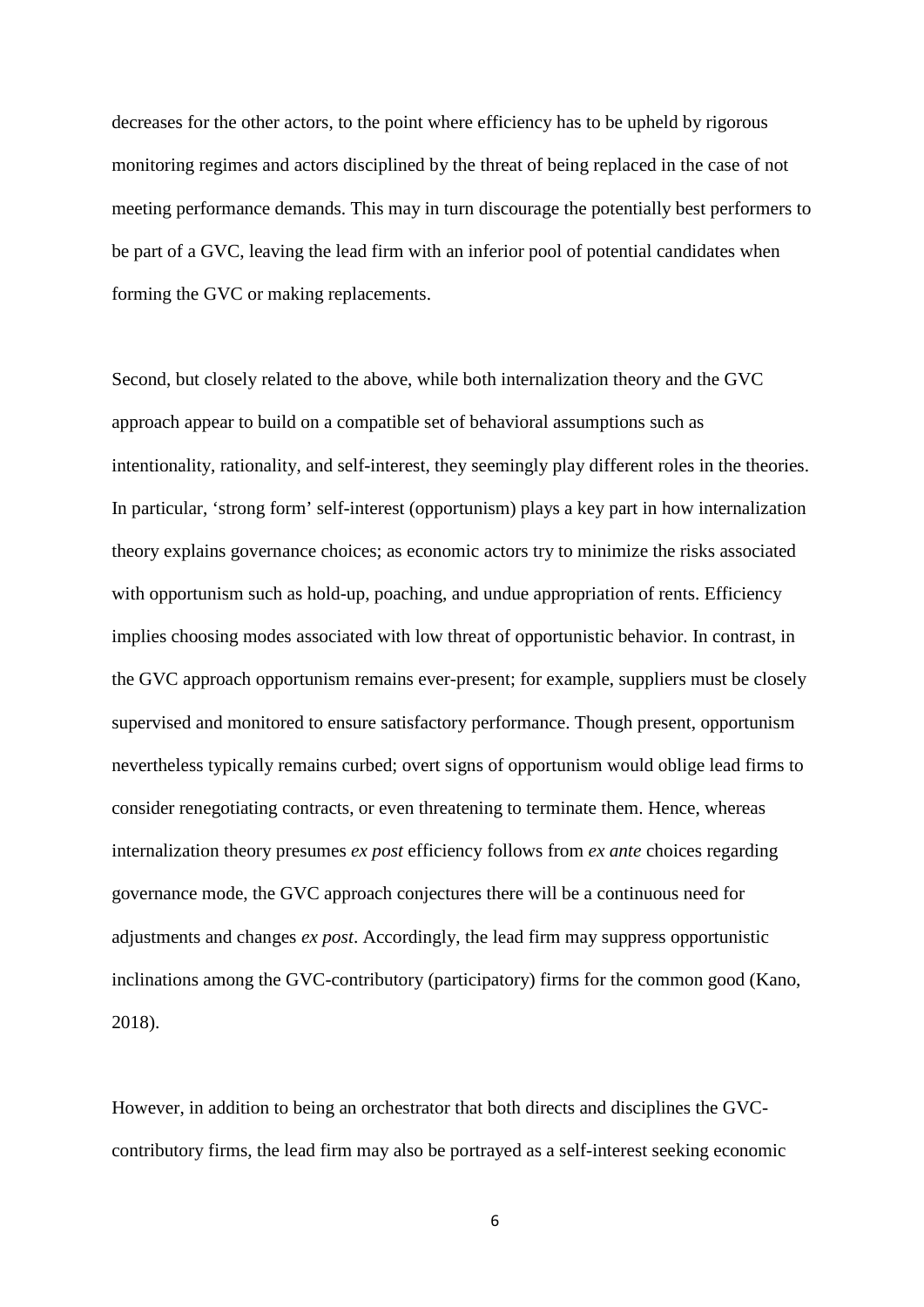actor which in an opportunistic way exploits its powerful position to achieve gains at the expense of firms kept captive in the GVC (Kaplinsky, 2000; Fitter & Kaplinsky, 2001; Kaplinsky & Morris, 2001). Echoing Hymer's (1970) split view of MNCs as institutions that either provide efficiency where the market fails or seek market power for their own profitmaximization purposes, the GVC approach seems to accommodate both views depending on the interpretation. In general, the GVC approach more readily accommodates the dynamic reality of continuing adjustment of formal and informal value chain connections and arrangements in the face of economic and market processes, and governmental action. Trade measures by the Trump administration and their effect are indicative of the type of action which may need to be accommodated. For example, Harley-Davidson quickly made adjustments in its production arrangements as a result of raised costs due to US tariffs imposed on aluminum and steel imports from Europe, given the importance of the European market to the company (Economist, 9/6/18).

Third, internalization theory and the GVC approach differ in terms of analytical levels. Internalization theory aims to explain the governance mode for the activities performed in a foreign country. The GVC approach, in contrast, predicts the governance mode for activities executed in the value chain *across* borders. But the two theories tend to have the *unit* of analysis in common: Both are predicting the governance mode for the activities *taken together* – and not *individually* (Johnson, Melin, & Whittington, 2003), which would otherwise have been more aligned with transaction cost economics with its emphasis on the individual transaction as the unit of analysis (Williamson, 1975). Although combinations of governance modes do occur within individual foreign markets (for examples, see Akbar et al., 2018; Benito, Petersen & Welch, 2009, 2011; Hashai et al., 2010; Putzhammer et al., 2018) singular modes for combinations of activities in individual foreign markets are what entry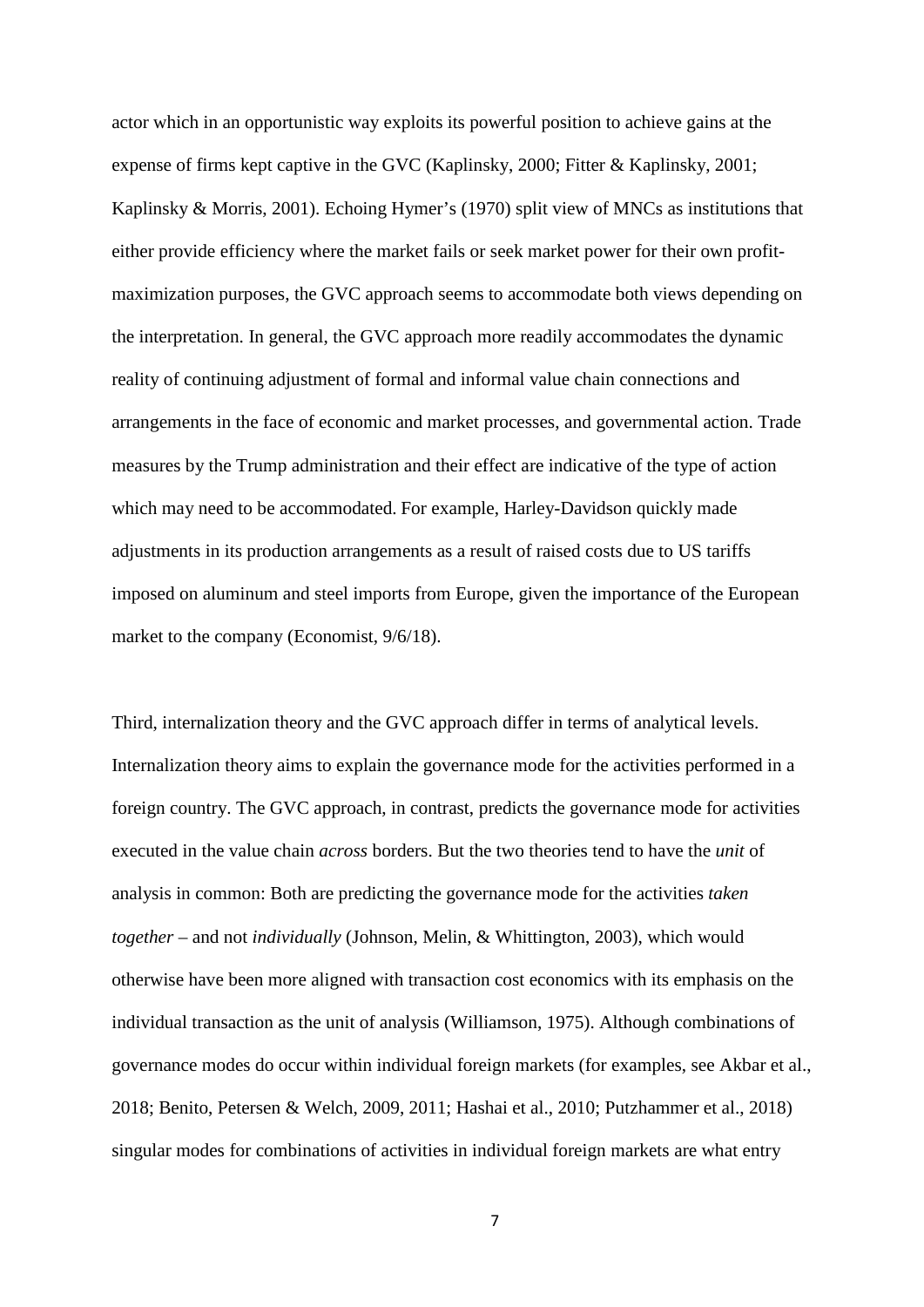mode researchers usually observe. However, where singular governance modes are the general observations in studies of entries into individual foreign markets, this one-size-fits-all approach seems at odds with realities in global value chains: It is difficult to imagine that only one governance mode would prevail in a global value chain that combines numerous and very different activities across many countries. So, when Strange and Humphrey list four non-hierarchical GVC governance modes we would assume that these are frequently used in combination, not as one-size-fits-all governance modes. The issue of singular modes versus combinations of modes is, however, never discussed, or even mentioned, in their analysis.<sup>[1](#page-25-0)</sup>

A combination of modes refers to a package or grouping of supportive operation modes – foreign direct investment, licensing, outsourcing, etc.; see Petersen & Welch (2002) and Welch et al. (2018) – that are joined for the purpose of achieving certain foreign market objectives. This is not a trivial issue given the way in which firms utilize combinations of modes in achieving objectives of control, market penetration and the reduction of risk. Indeed, it is difficult with some combinations to determine what is *the* governance mode as all parts may play different roles while acting in unison (Benito et al., 2009, 2012; Welch et al., 2018). As a result, it is difficult to say to what extent internalization occurs or drives the combination of modes. Also, such combinations are not necessarily settled at a given point in time but are frequently built up over time in response to evolving market and organizational conditions. It may even be a moving feast as modes are added and/or deleted (Clark, Pugh, & Mallory, 1997). This is genuinely difficult terrain for internalization theory. Lead firms may change different aspects of their governance arrangements as issues are exposed in value chain interaction dynamics. And this is against a background of many suppliers seeking to extend their role in the chain (such as FLEX, which was previously mentioned in this commentary).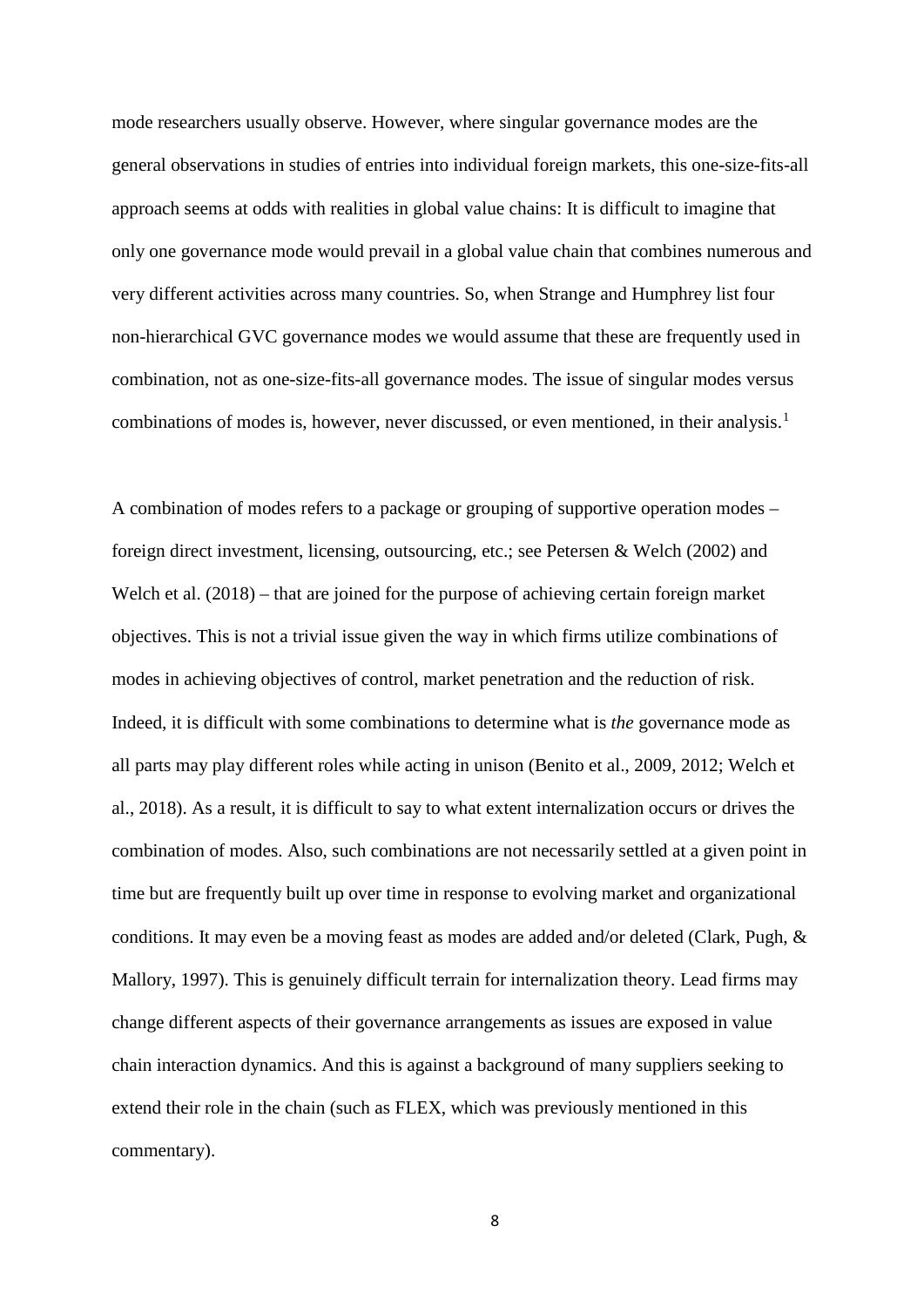#### **EXTENDING INTERNALIZATION THEORY BY DRAWING ON GVC INSIGHTS**

Despite the noted differences, like Strange and Humphrey (2019) we think there is significant scope for interaction between internalization theory and the GVC approach. Here, we focus on two particular dimensions where internalization theory can be extended by drawing on GVC insights. One key dimension is widening internalization theory by embracing the analytical level of the GVC approach. This is, in our opinion, where the GVC approach can provide particularly valuable insights that are basically missing in internalization theory. The GVC approach takes a systemic view from the outset, giving attention to the whole set of activities that together constitute the value chain.

By taking the entire value chain across countries as the level of analysis (instead of only looking at the activities performed in individual foreign countries as in internalization theory and entry mode studies in general) the *interdependencies* between individual governance modes are more explicitly recognized in the GVC approach. Take, as an example, a global sourcing activity of, say, information technology (IT) in country *A*. The governance mode, internalized or externalized IT sourcing, not only hinges on the activities performed in that country but also on activities carried out in other countries (countries *B*, *C*, *D*… etc.). If a MNC only sources IT services in country *A* and finds it difficult (at least in a short or medium term perspective) to source similar IT services in other countries, the entire value chain of the MNC will be dependent on the punctual and effective delivery of IT services from the source in country *A*. The MNC is therefore likely to prefer a high-control governance mode in order to mitigate the risk of value chain disruption. Conversely, if the MNC has access to similar IT services in other countries the risk of disruption or hold-ups is limited and low-control governance modes, and even arm's length purchasing, are more likely to be preferred.[2](#page-25-1)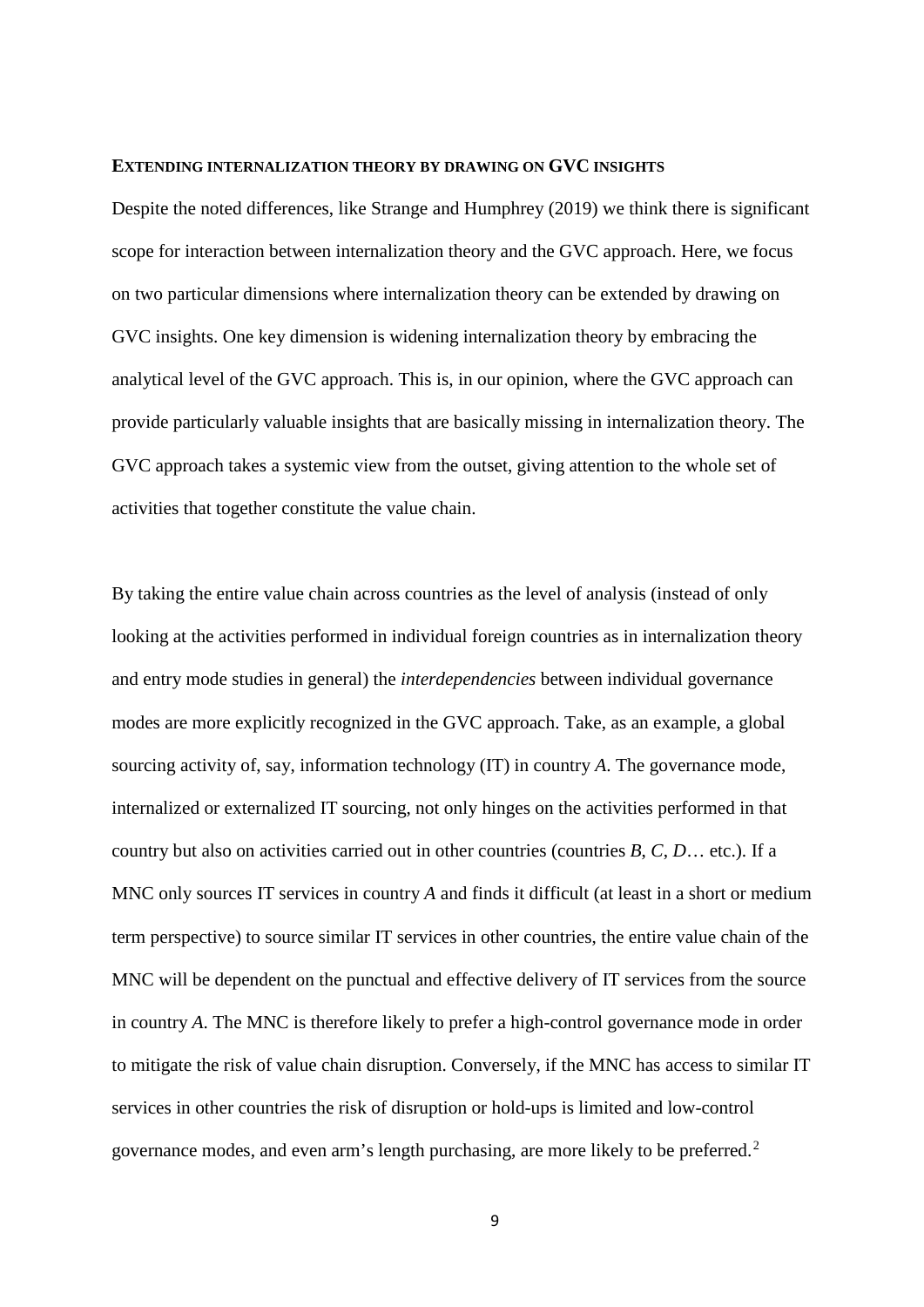Hence, the GVC structure or configuration to some extent determines the preferred governance mode in country *A*.

Porter's distinction between dispersed or concentrated GVC configuration (Porter, 1986) captures these cross-border interdependencies; but Porter, strangely, did not discuss the governance mode implications of these interdependencies. [3](#page-26-0) In a dispersed GVC, activities are replicated in various countries and the need for coordination and control is assumed to be low. In contrast, the MNC orchestrating a concentrated GVC subscribes to global specialization and a refined international division of labor where the individual value chain activity is carried out in one country only. The coordination and control costs are assumed to be higher than in a dispersed GVC. MNCs that orchestrate predominantly concentrated GVCs expect these relatively high governance costs to be offset by more efficient production due to spatial specialization; e.g., scale economies, labor arbitrage, access to talent pools. The crossborder interdependencies are focal in this GVC configuration and, in turn, essential to the choice of governance modes. As mentioned earlier, internalization theory and entry mode literature in general, are not as effective at capturing these cross-border interdependencies and could therefore benefit from adopting the more systemic and structural view of the GVC approach. [4](#page-26-1)

Another important dimension is about characteristics of social systems, where we refer to Strange and Humphrey's mentioning of 'trust' (in a broad sense) as a GVC coordination mechanism (we consider that *control* mechanism is the wrong term to use here). Needless to say, many other scholars have put forward trust as a complement or substitute to other, less benevolent, inter-firm and intra-firm coordination mechanisms, such as standard routines (Lawrence & Lorsch, 1967), output control (Ouchi & Maguire, 1975), behavioral control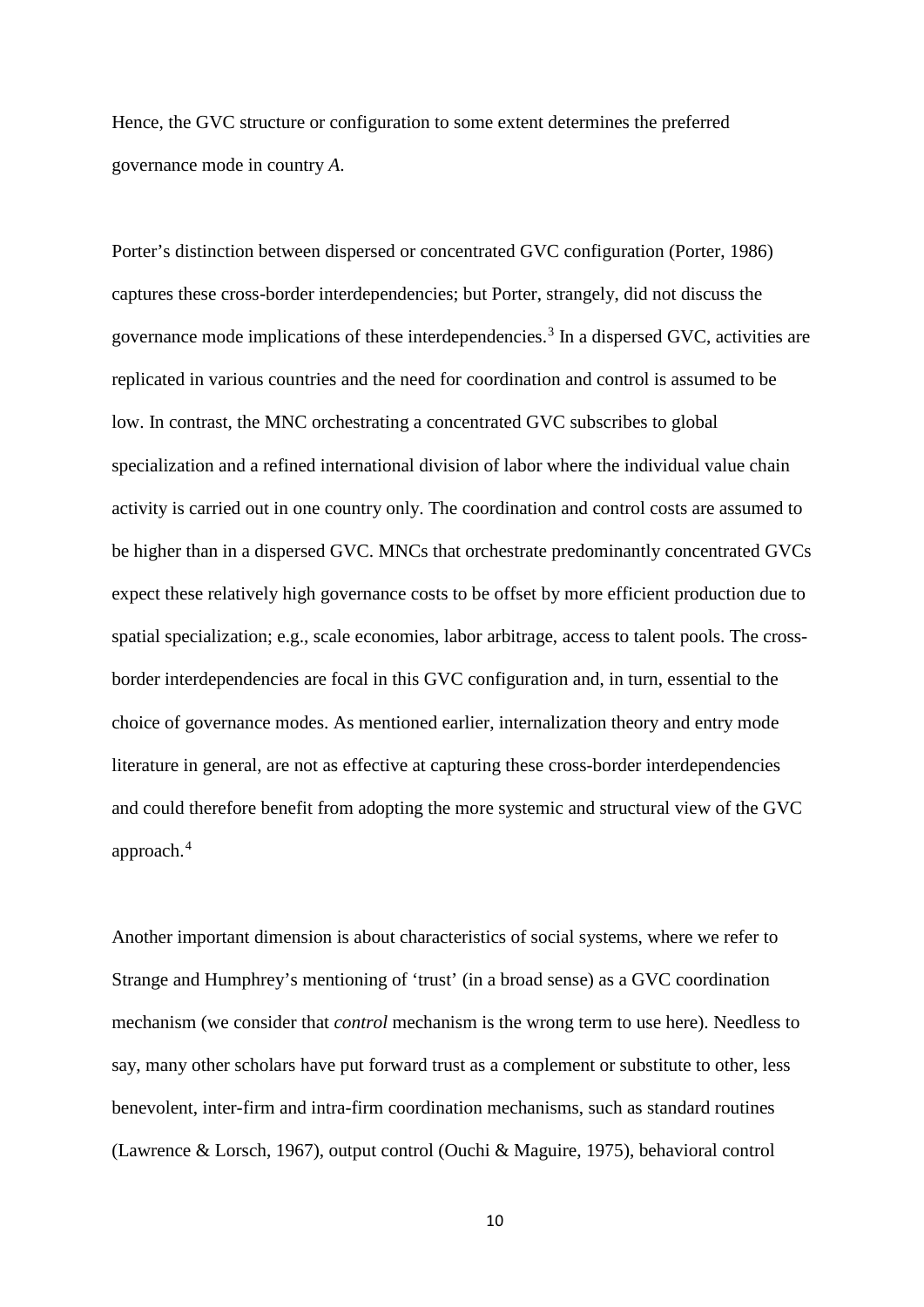(Ouchi, 1977), markets and bureaucracies (Ouchi, 1980), price and authority (Bradach & Eccles, 1989), and supervision, bureaucratic monitoring control, and monetary incentive mechanisms as alternatives to 'lateral integrating mechanisms' (O'Donnell, 2000). Above, we associated dispersed GVCs with low control governance modes. In their extreme, dispersed GVCs would not need a 'visible hand' or a lead firm for coordination: The market or price mechanism, including near perfect competition, would hold agency problems in check. [5](#page-27-0) We associated concentrated GVCs with high control governance modes and assumed that these modes will incur high governance costs (i.e. high coordination and control costs).<sup>[6](#page-27-1)</sup> However, Strange and Humphrey mention strategic alliances as one of their four GVC governance arrangements and emphasize trust between the partners as "…providing the main organizing principle rather than any form of behavioral control by one or the other."

This leads us to challenge the argument presented above that higher control operation modes are associated with higher governance costs. We take a similar position to Strange and Humphrey when we consider the exercise of behavioral control as quite expensive in terms of governance costs. If trust to varying degrees (depending on the specific GVC context) can substitute or complement behavioral control, would that imply lower governance costs? Hence, we are recognizing trust as an important coordination mechanism and we do not agree with Williamson's dismissal of trust as a mechanism that is dependably usable in business affairs (Williamson, 1993).

Then again, we do not think that trust as a coordination mechanism is fully freed from governance costs and call for a discussion of which forms of trust that MNCs may use as a virtually free public good, and which trust forms involve high (governance) costs for MNCs. Institutional-based trust (e.g., Bachman & Inkpen, 2011) and social capital (e.g., Coleman,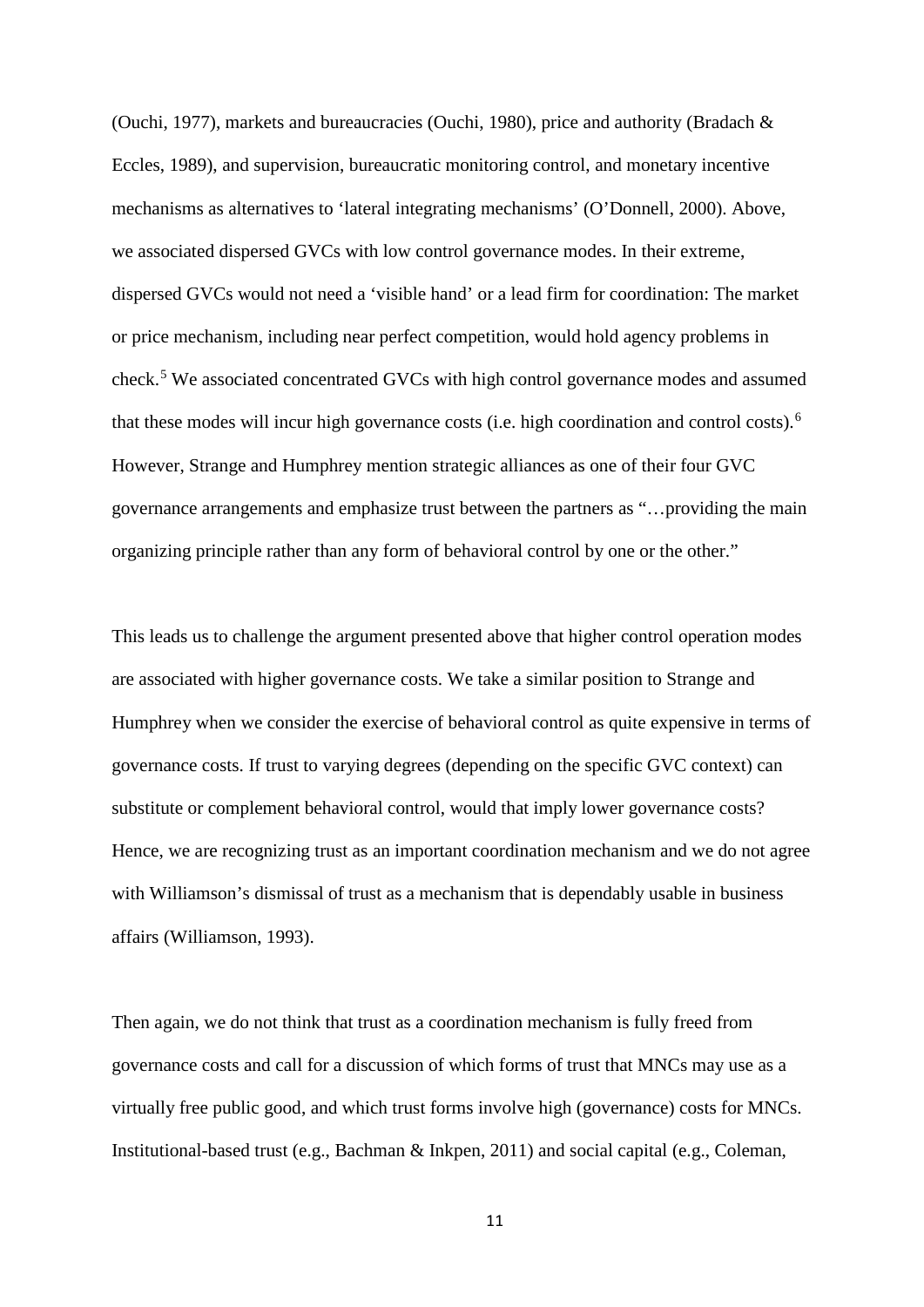1988) would seem to belong to the first category, whereas trust in the form of 'thick personal trust' (Gambetta, 1988) and bonding within and across firm boundaries (Rabbiosi, 2011; Tomassen & Benito, 2009) are aspects that MNCs have to establish and which may involve a significant and continuing investment.<sup>[7](#page-27-2)</sup>

It seems certain that the public-good type of trust (i.e. institutional-based trust and social capital) is an important coordination mechanism in a *national* setting. The suitability of public-good type of trust is more questionable in *inter*national settings, such as those applicable to the coordination of GVCs. So, as a general rule, a public-good type of trust is widely available for coordination of domestic business activities, but less so when these activities are global. Though, this is a general rule with important exceptions. The literature on internationalization in the context of diasporas and migrant communities (Cohen, 2008; Javorcik et al., 2011) emphasizes trust as a pervading coordination mechanism. Furthermore, research on internationalization as concerted action of firms originating from the same homecountry cluster explains the phenomenon by mimetic behavior (Aharoni, 1966), learning (Canello, 2016), or network extension (Johanson & Mattson, 1988) that provides legitimacy and curbs information costs in an uncertain foreign business environment. However, a complementary explanation of such concerted internationalization could very well be that both institutional-based and personal trust transcend borders and constitute a low-cost coordination mechanism among internationalizing firms that originate from the same home country. On this background, one may speculate to what extent GVC coordination is based on trust forms associated with diasporas, emigrant communities, or home-grown clusters. For example, even though firms involved in particular GVCs are located in different countries, they may still trace back their origin to the same home-grown cluster; a cluster characterized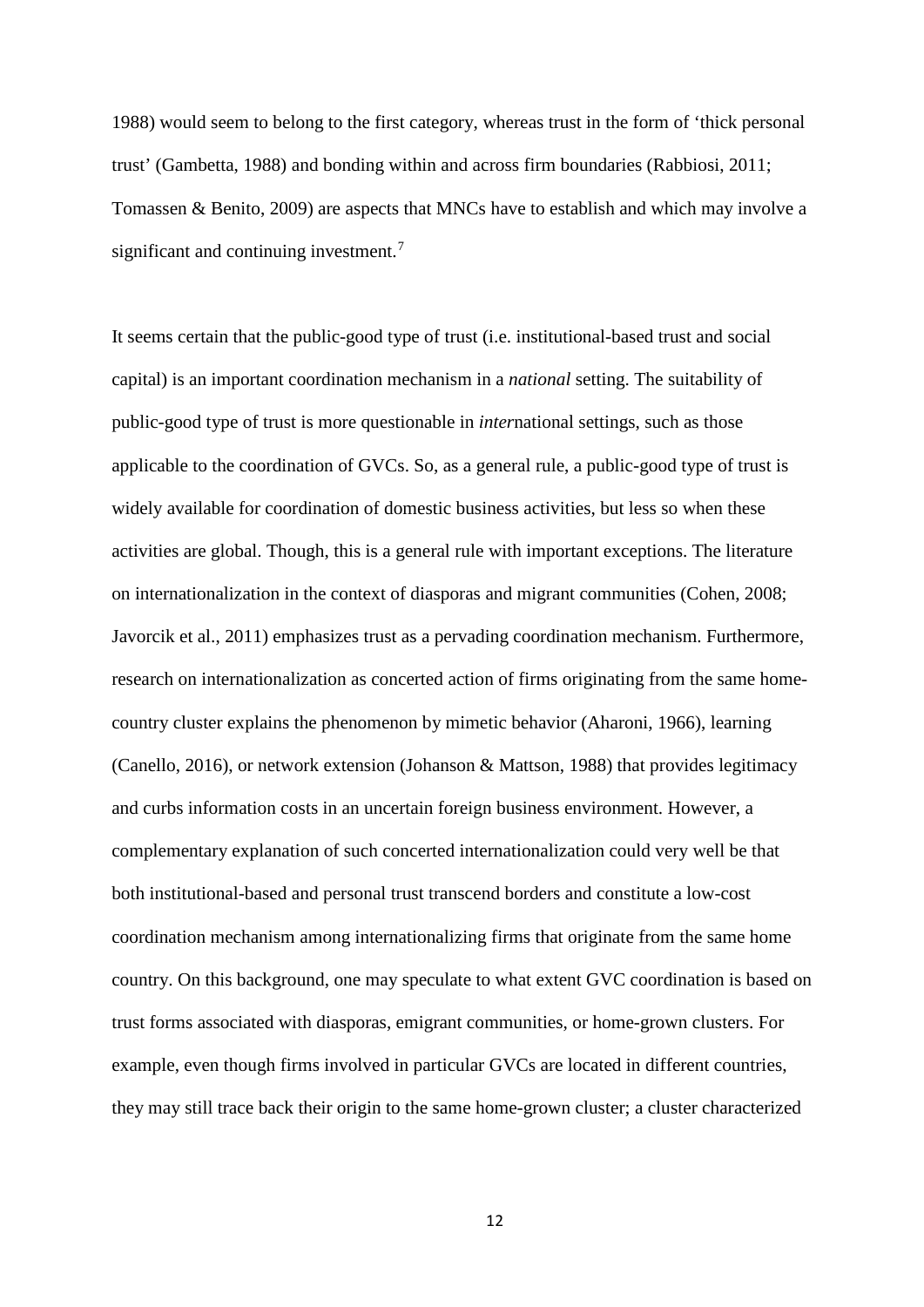by high degrees of inter-firm personal and institutional-based trust that transcends national borders.

Another intriguing research question is to what extent trust as a GVC coordinating mechanism substitutes or *complements* contracts with behavioral control? Strange and Humphrey present them as substituting mechanisms – the suitability of which being contingent on the extent of power asymmetry and codifiability of buyer requirements. We recognize that Strange and Humphrey for expository reasons may have wanted to make a clear distinction between various coordination mechanisms – including trust and formal contracts. We argue though that exclusive use of one of the two coordination mechanisms may be subject to diminishing returns to scale. Hence, GVC lead firms should not rely on one coordination mechanism only, but a combination of several; e.g., formal contracts complemented by trust. Our assertion resonates with Poppo and Zenger's (2002) seminal empirical study challenging the 'substitution perspective' claiming that relational norms, such as trust, are substitutes for formal contracts (as well as vertical integration through foreign direct investment). Rather than hindering or substituting for relational norms, "well-specified contracts may actually promote more cooperative, long-term, trusting exchange relationships" (Poppo & Zenger, 2002:708). The 'complements perspective' proposes that the combined use of contracts and relational governance promotes cooperation (Poppo & Zenger, 2002). By specifying contractual safeguards, parties signal their intent to behave cooperatively, thus facilitating the development of relational norms. Likewise, because contracts are necessarily incomplete, relational norms and trust foster "continuance and bilateralism when change and conflict arise" (Poppo & Zenger, 2002: 713).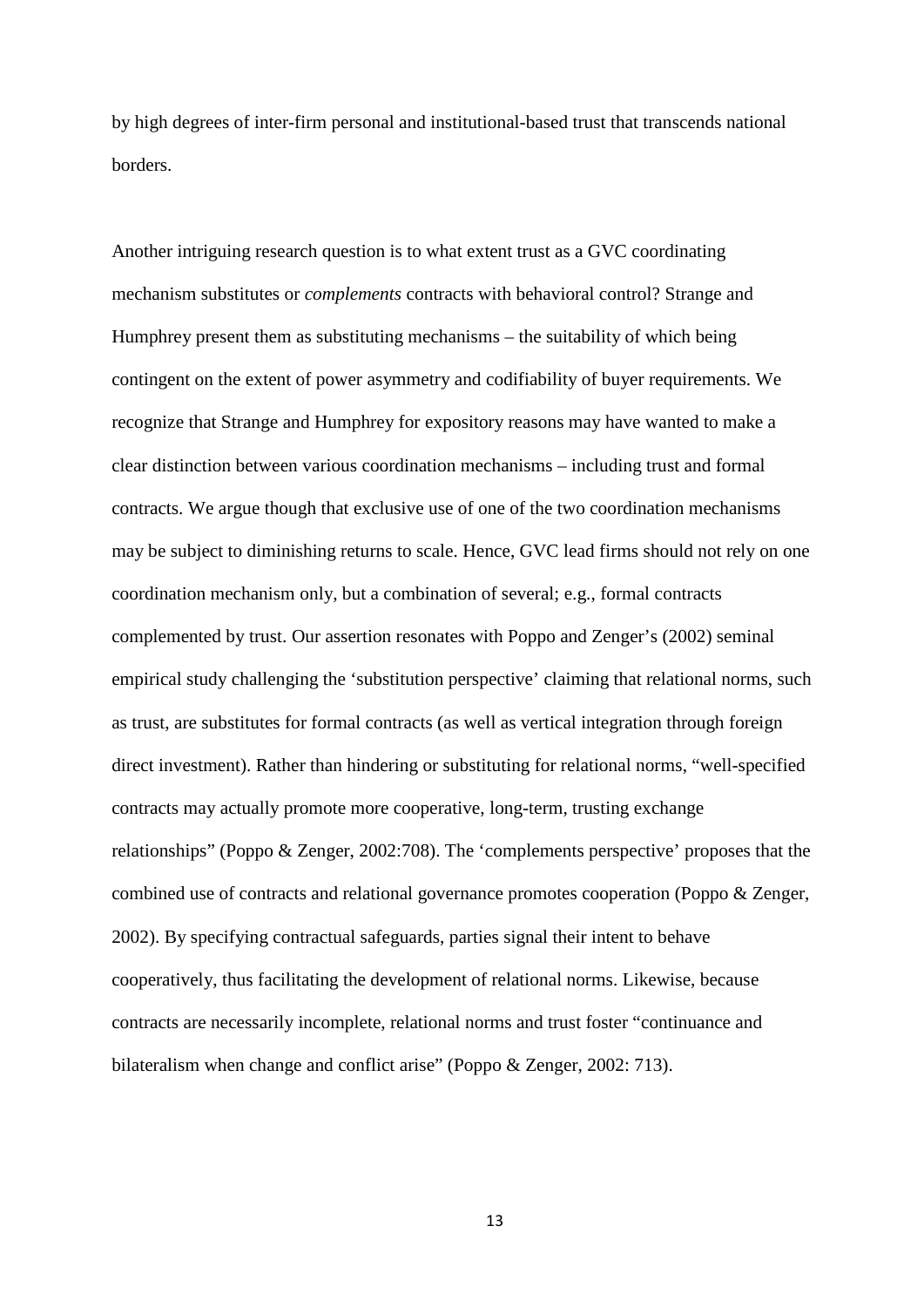More recent studies have also indicated that contract structure and relational characteristics are complements (Dyer & Chu, 2003; Hoetker & Mellewigt, 2009; Li, Poppo, & Zhou, 2010; Mellewigt, Madhok, & Weibel, 2007). In this perspective, 'well-specified contracts' facilitate rather than hinder relational governance, including trust-building. Formal contracts work when they aim to preserve what is important in the relational substance (Mouzas & Ford, 2012; Stinchcombe, 2001). The complementarity essentially depends on the actual design of the formal contract. When a formal contract appears as the outcome of a strategic contracting process, it complements and even induces relational elements, thereby smoothing the functionality of complex business collaborations. So, as a final note of in our discussion of trust as a GVC coordination mechanism, we submit that a more nuanced view on the *type* of formal contract could contribute to the reconciliation of the apparent contradiction between the substitution and complements perspectives.

#### **FINAL REMARKS**

Strange & Humphrey (2019) provide a stimulating discussion of the mechanics of internalization in an age of global value chains. We certainly agree with their opening premise that internalization theory has predominantly focused on MNCs' decisions to keep certain activities and functions within corporate control by performing them in-house. Less attention has admittedly been given to the many functions and activities that while externalized in the sense of not being conducted within corporate-owned units, nevertheless remain actively governed beyond 'the invisible hand' of market coordination. Such activities constitute the evolving 'middle ground' of international business governance, and merit closer scrutiny.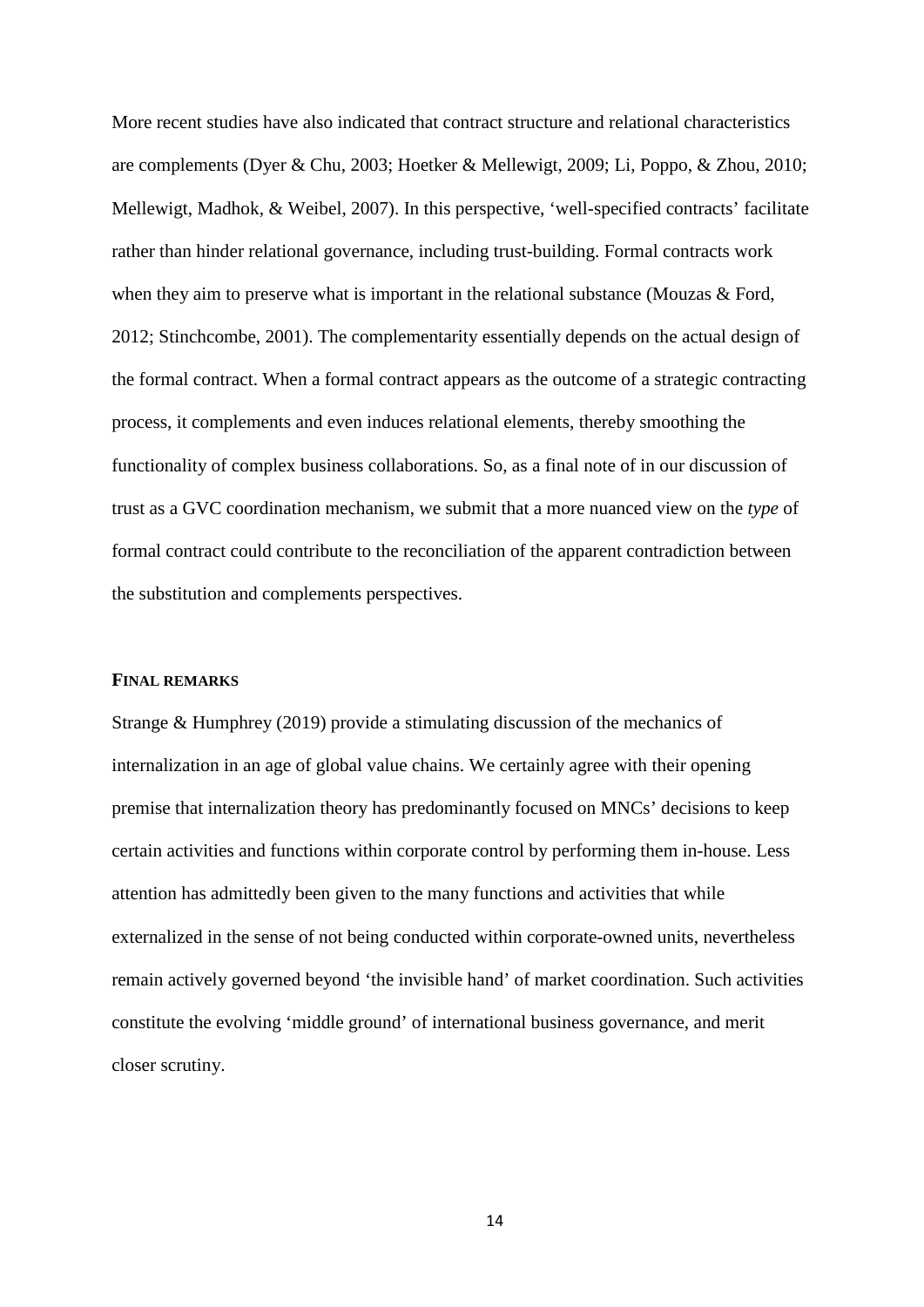Still, internalization theory is surely not silent about the 'middle ground' and as such it is hard to shed a sense of strawman tactics in Strange and Humphrey's argument. Internalization theory has discussed contractual arrangements, strategic alliances, and various kinds of so-called 'hybrids' almost from its inception, and definitely as such forms proliferated in the 1980s and 1990s (Hennart, 1993; see also Buckley & Casson, 1998). That said, internalization theory (and entry mode research largely) are deficient when it comes to taking account of governance interdependencies across borders. The systemic, cross-country view of the GVC approach is more effective in accommodating these interdependencies with implications for internalization theory and entry mode research.

Further, we call for a more nuanced discussion of the governance costs associated with different non-hierarchical governance arrangements. To what extent are coordination mechanisms in the form of trust and relational norms comparable to public goods and, as such, without opportunity costs? Is the formation of personal ties and bonding always more cost-efficient than the drafting and enforcement of formal contracts, and when are these different coordination mechanisms complements rather than substitutes (Poppo & Zenger, 2002)? In general, we see the meeting of internalization theory and the GVC approach as a potentially fruitful line of theoretical development and research in international business studies.

An important shortcoming in internalization theory is the inability to effectively deal with the dynamics of firms' international operations. Scholars argue that offshore outsourcing should be treated as a process rather than an act (see e.g. Benito et al., 2013); and similarly, a global value chain is not static but is constantly evolving. On the one hand, the focus on the need for assured quality, reliability and efficiency at supplier firms has resulted in some lead firms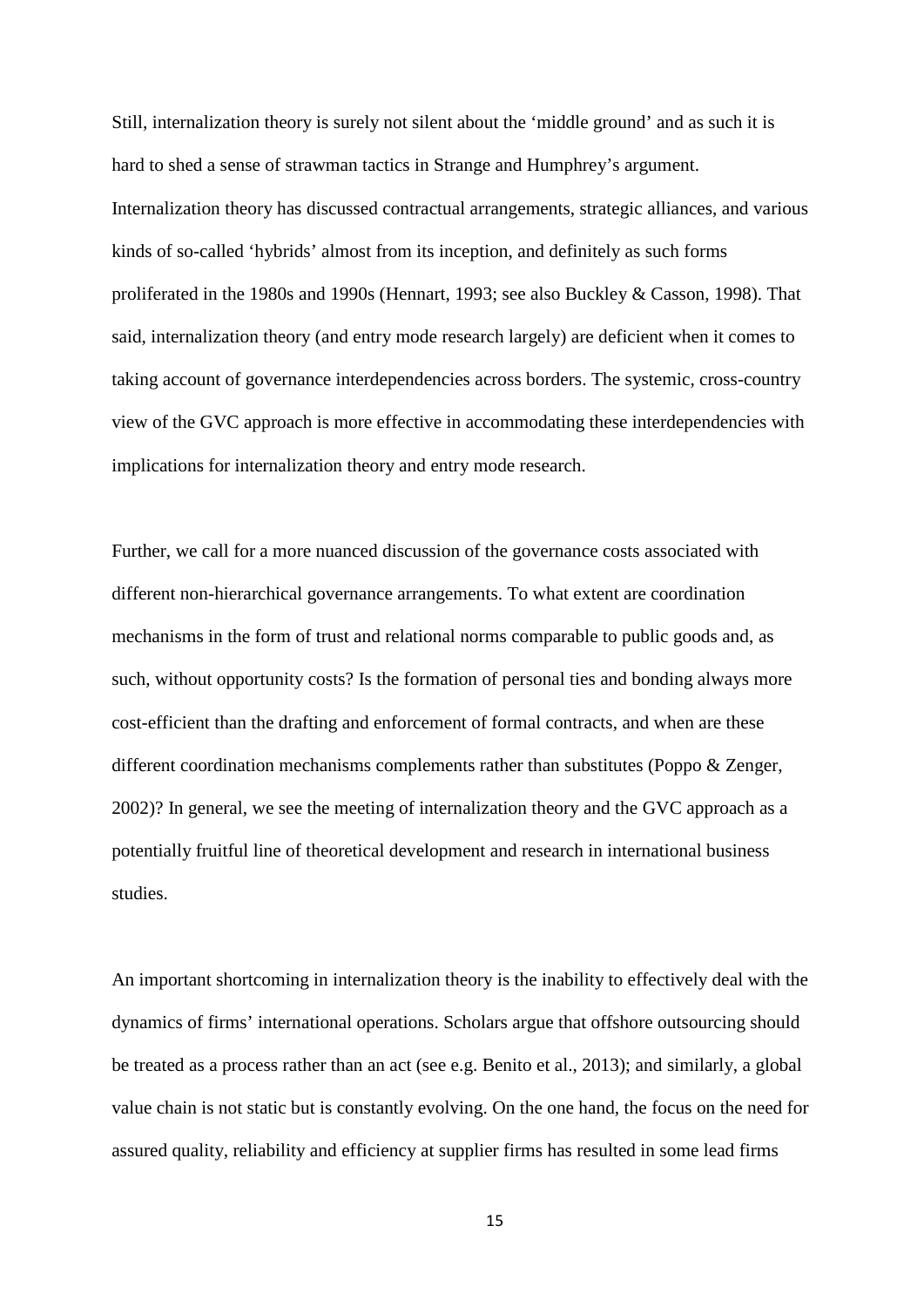seeking longer term, and closer, relationships with their suppliers. Sometimes this effectively results in quasi-integration involving lead firms' placement of their own staff at supplier firms. Such arrangements can be stable, but they also facilitate subsequent moves towards increased integration as well as disintegration; e.g. due to better access to and/or discovery of relevant information (Petersen, Welch, & Benito, 2010). On the other hand, a development towards more flexible arrangements has also been noted, with lead firms concurrently sourcing from different suppliers at alternative locations (Contractor et al., 2010). As changes are made or new modes added to existing ones, more dynamic as well as more complex situations emerge, which are not adequately described and explained by a static approach to entry mode choice (Meyer & Gelbuda, 2006; Petersen et al., 2010). While there have been many calls to 'dynamize' internalization theory this remains to be effectively accomplished.

Our commentary points to several areas such as trust, mode combination processes and learning which relate more closely to GVC interactions. Internalization theory poorly explains the flexibility in multiple forms that international business firms seek. These aspects expose the limits of internalization explanations of GVC developments, but at the same time provide an agenda for the refurbishment of internalization theory. Strange and Humphrey (2019) provide a launching pad for extension into such uncharted territory. With respect to learning, it is useful to consider GVC interactions as a learning platform. Through trust and relationship development, and the learning which flows from such processes, coordination and control from the lead firm's perspective would seem to be enhanced, yet at a lower cost. This inevitably provides a basis for increased control via other modes. For the Danish software multinational, SimCorp, the outsourcing arrangement in Ukraine generated valuable learning about what and how to control the Ukrainian operation that they utilized in the later extension to a subsidiary investment (Benito et al., 2013).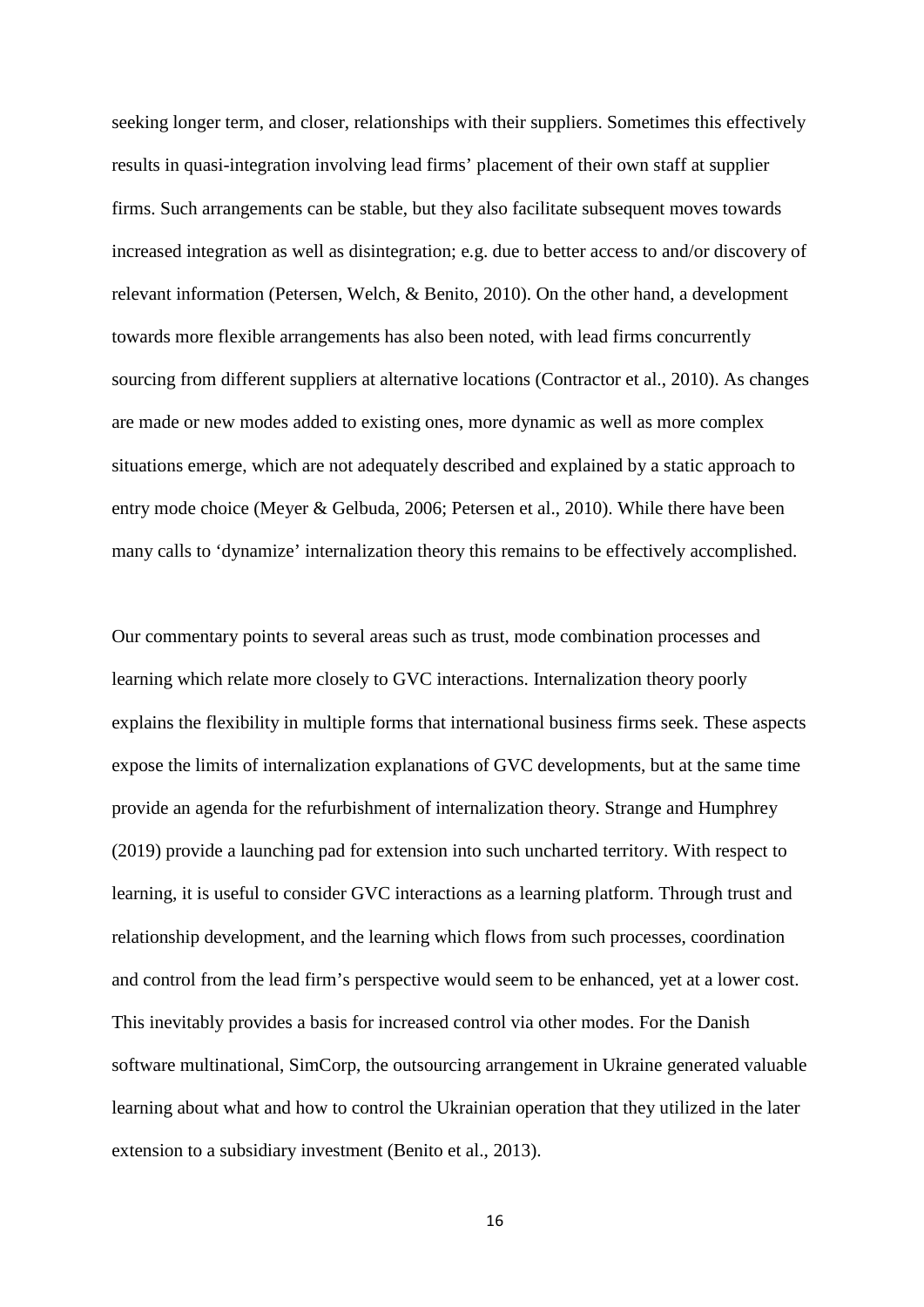Thus, varied elements of dynamics are at play as noted in our analysis: Mode combination adjustments and flexibility; relationship development and trust; learning; and technical adjustments. They all contribute to value chain *connective efficiency*, the importance of which increases as value chains extend in length (number of links in the chain), breadth (number of suppliers at each link in the chain), and complexity (the interdependency between the various activities done in the chain).

The above comments point to a research agenda which focuses on the dynamics and flexibility aspects of GVCs. This would shed light on how GVCs adjust over time in response to the various internal and external pressures encountered by both lead and supplier firms as well as pointing to how internalization theory might develop in a way to better cope with the reality of GVC dynamics.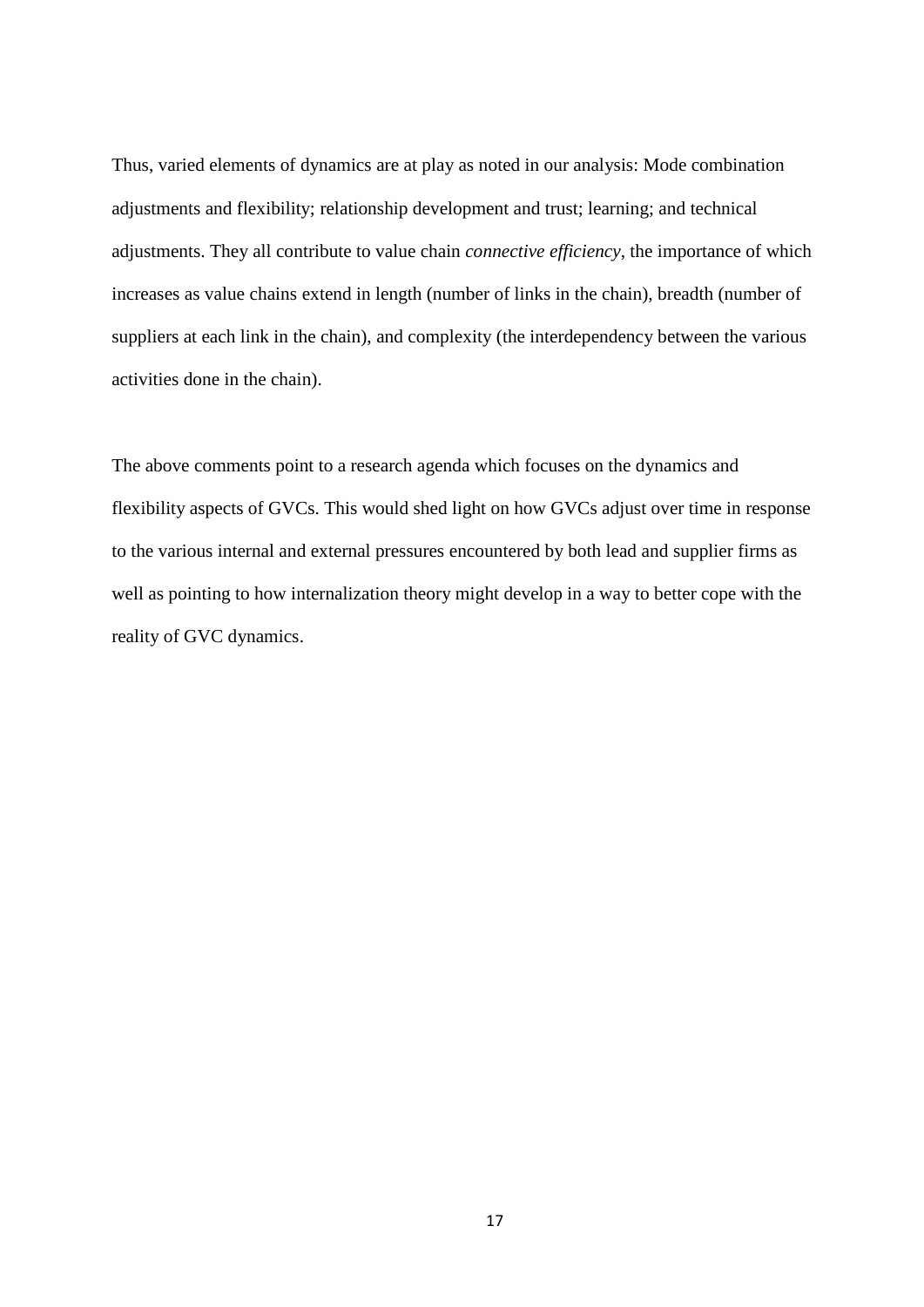### **REFERENCES**

- Aharoni, Y. 1966. *The foreign investment decision process.* Boston, MA: Harvard Business School.
- Akbar, Y., Balboni, B., Bortoluzzi, G., Dikova, D., & Tracogna, A. 2018. Disentangling resource and mode escalation in the context of emerging markets: Evidence from a sample of manufacturing SMEs. *Journal of International Management*, 24(3): 257-270.
- Asmussen, C. G., Benito, G. R. G., & Petersen, B. 2009. Organizing foreign market activities: From entry mode choice to configuration decisions. *International Business Review*, 18(2): 145-155.
- Bachmann, R. & Inkpen, A. C. (2011). Understanding institutional-based trust building processes in inter-organizational relationships. *Organization Studies*, 32(2): 281-301.
- Benito, G. R. G., Dovgan, O., Petersen, B., & Welch, L. S. 2013. Offshore outsourcing: A dynamic operation mode perspective. *Industrial Marketing Management*, 42(2), 211-222.
- Benito, G. R. G., Petersen, B., & Welch, L. S. 2009. Towards more realistic conceptualisations of foreign operation modes. *Journal of International Business Studies*, 40(9): 1455-1470.
- Benito, G. R. G., Petersen, B., & Welch, L. S. 2011. Mode combinations and international operations: Theoretical issues and an empirical investigation. *Management International Review*, 51(6): 803-820.
- Benito, G. R. G., Petersen, B., & Welch, L. S. 2012. Dynamics of foreign operation modes and their combinations: Insights for international strategic management. In A. Verbeke and H. Merchant (Eds.), *Handbook of research on international strategic management*, pp. 93-115. Cheltenham, UK: Edward Elgar, 2012.
- Bradach, J. & Eccles, R. 1989. Price, authority, and trust: From ideal types to plural forms. *Annual Review of Sociology*, 15(1): 97-118.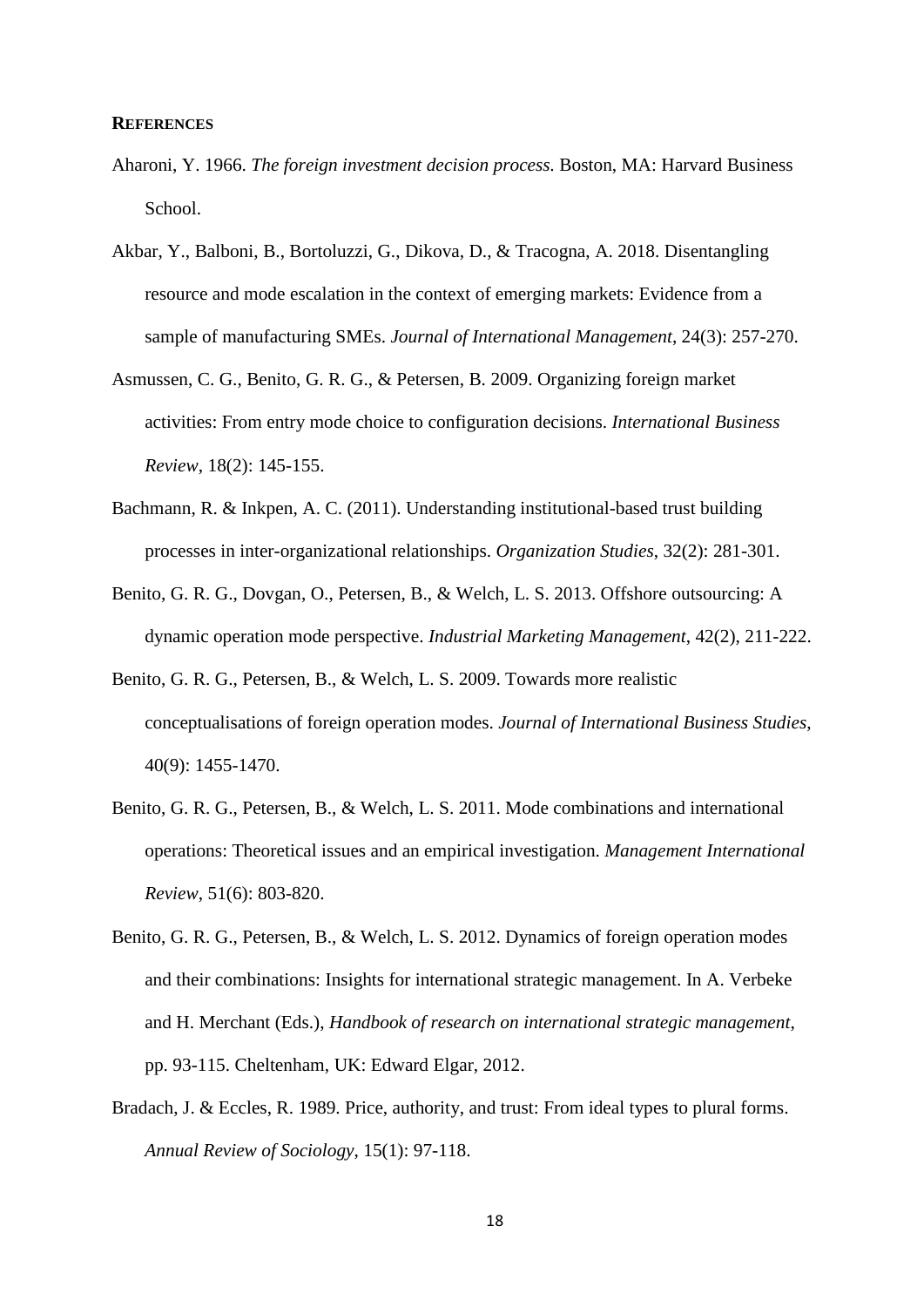- Buckley, P. J., & Casson, M. C. 1976. *The future of the multinational enterprise*. London, UK: Macmillan.
- Buckley, P. J., & Casson, M. C. 1998. Analyzing foreign market entry strategies: Extending the internalization approach. *Journal of International Business Studies*, 29(3): 539-561.
- Buckley, P. J., & Hashai, N. 2004. A global system view of firm boundaries. *Journal of International Business Studies*, 35(1): 33-45.
- Canello, J. 2016. Migrant entrepreneurs and local networks in industrial districts. *Research Policy*, 45(10): 1953–1964.
- Caves, R. E., & Mehra, S. K. 1986. Entry of foreign multinationals into US manufacturing industries. In M. E. Porter (Ed.), *Competition in global industries*, pp. 449-481. Boston, MA: Harvard Business School Press.
- Clark, T., Pugh, D.S., & Mallory, G. 1997. The process of internationalization in the operating firm. *International Business Review*, 6(6): 605-623.
- Cohen, R. 2008. *Global diasporas – An introduction*. 2nd edition. New York, NY: Routledge.
- Coleman, J. S. 1988. Social capital in the creation of human capital. *American Journal of Sociology*, 94: S95-S120.
- Contractor, F. J., Kumar, V., Kundu, S. K., & Pedersen, T. 2010. Reconceptualizing the firm in a world of outsourcing and offshoring: The organizational and geographical relocation of high-value company functions. *Journal of Management Studies*, 47(8): 1417-1433.
- Demsetz, H. 1993. The theory of the firm revisited. In O. E. Williamson & S. G. Winter (Eds.), *The nature of the firm: Origins, evolution and development*, pp. 159– 178. New York, NY: Oxford University Press.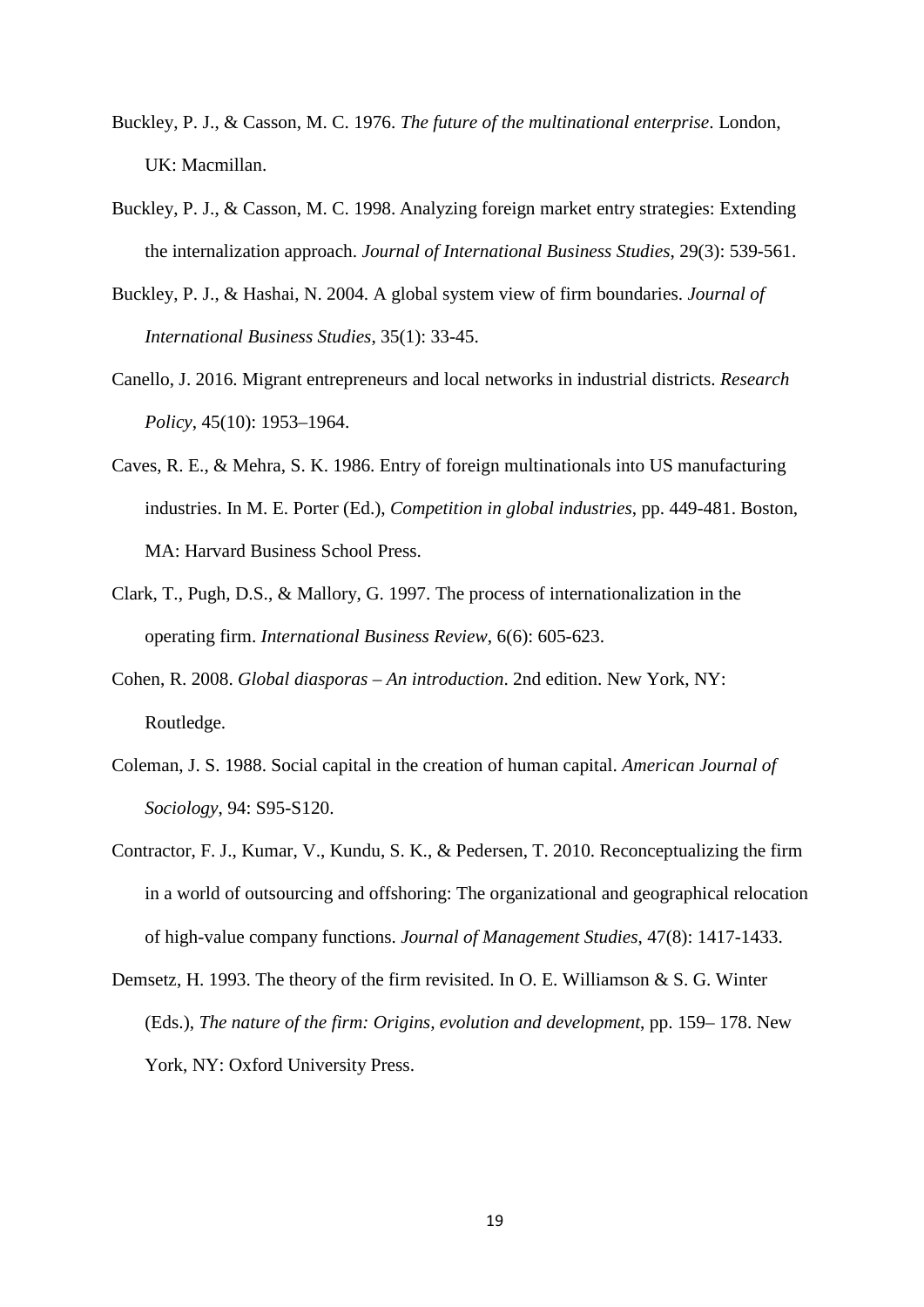Dyer, J.H., & Chu, W. 2003. The role of trustworthiness in reducing transaction costs and improving performance: Evidence from the United States, Japan, and Korea. *Organization Science*, 14(1): 57-68.

*Economist*. 2018. Upsetting the Apple cart, 15 September, 79.

- *Economist*. 2018, Backfire, 9 June, 62.
- Fitter, R., & Kaplinsky, R. 2001. Who gains from product rents as the coffee market becomes more differentiated? A value chain analysis. *IDS Bulletin*, 32(3): 69-82.
- Gambetta, D. (Ed.) 1988. *Trust – Making and breaking cooperative relations*. Oxford, UK: Basil Blackwell.
- Gereffi, G., Humphrey, J., & Sturgeon, T. 2005. The governance of global value chains. *Review of International Political Economy*, 12(1): 78-104.
- Grøgaard, B., & Verbeke, A. 2012. Twenty key hypotheses that make internalization theory the general theory of international strategic management. In A. Verbeke & H. Merchant, (Eds.), *Handbook of research on international strategic management*, pp. 7-30. Cheltenham, UK: Edward Elgar.
- Hashai, N., Asmussen, C. G., Benito, G. R. G., & Petersen, B. 2010. Technological knowledge intensity and entry mode diversity. *Management International Review*, 50(6): 659-681.
- Hennart, J.-F. 1993. Explaining the swollen middle: Why most transactions are a mix of 'market' and 'hierarchy'. *Organization Science*, 4(4): 529-547.
- Hoetker, G., & Mellewigt, T. 2009. Choice and performance of governance mechanisms: Matching alliance governance to asset type. *Strategic Management Journal*, 30(10): 1025-1044.
- Humphrey, J., & Schmitz, H. 2002. How does insertion in global value chains affect upgrading in industrial clusters? *Regional Studies*, 36(9): 1017-1027.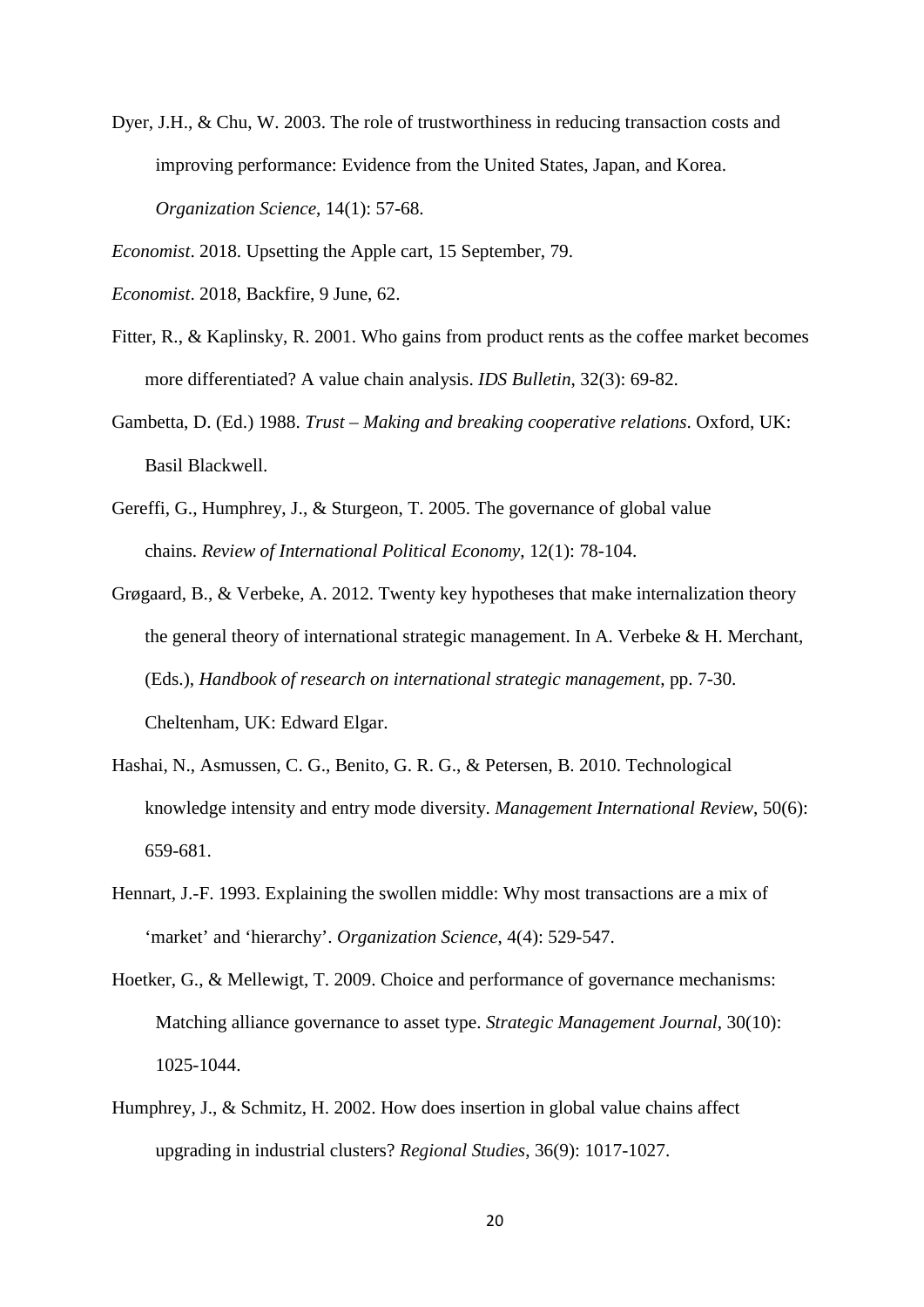- Hymer, S. 1970. The efficiency (contradictions) of multinational corporations. *American Economic Review*, 60(2): 441-448.
- Javorcik, B. S., Ozden, C., Spatareanu, M., & Neagu, C. 2011. Migrant networks and foreign direct investment. *Journal of Development Economics*, 94(2): 231-241.
- Johnson, G., Melin, L., & Whittington, R. 2003. Micro strategy and strategizing: Towards an activity-based view. *Journal of Management Studies*, 40(1): 3-22.
- Johanson, J., & Mattsson, L.G. 1988. Internationalization in industrial systems A network approach. In N. Hood & J.-E. Vahlne (Eds.), *Strategies in global competition*, pp. 303- 321. New York, NY: Croom Helm.
- Kano, L. 2018. Global value chain governance: A relational perspective. *Journal of International Business Studies*, 49(6): 684–705.
- Kaplinsky, R. 2000. Spreading the gains from globalisation: What can be learned from value chain analysis? *Journal of Development Studies*, 37(2): 117-146.
- Kaplinsky, R. & Morris, M. 2001. *A manual for value chain research*. Brighton: IDS, University of Sussex.
- Laplume, A. O., Petersen, B., & Pearce, J. M. 2016. Global value chains from a 3D printing perspective. *Journal of International Business Studies*, 47(5): 595–609.
- Lawrence, P. R., & Lorsch, J. W. 1967. Differentiation and integration in complex organizations. *Administrative Science Quarterly*, 12(1): 1-47.
- Li, J.J., Poppo, L., & Zhou, K.Z. 2010. Relational mechanisms, formal contracts, and local knowledge acquisition by international subsidiaries. *Strategic Management Journal*, 31(4): 349-370.
- Mellewigt, T., Madhok, A., & Weibel, A. 2007. Trust and formal contracts in interorganizational relationships – Substitutes and complements. *Managerial and Decision Economics*, 28(8): 833-847.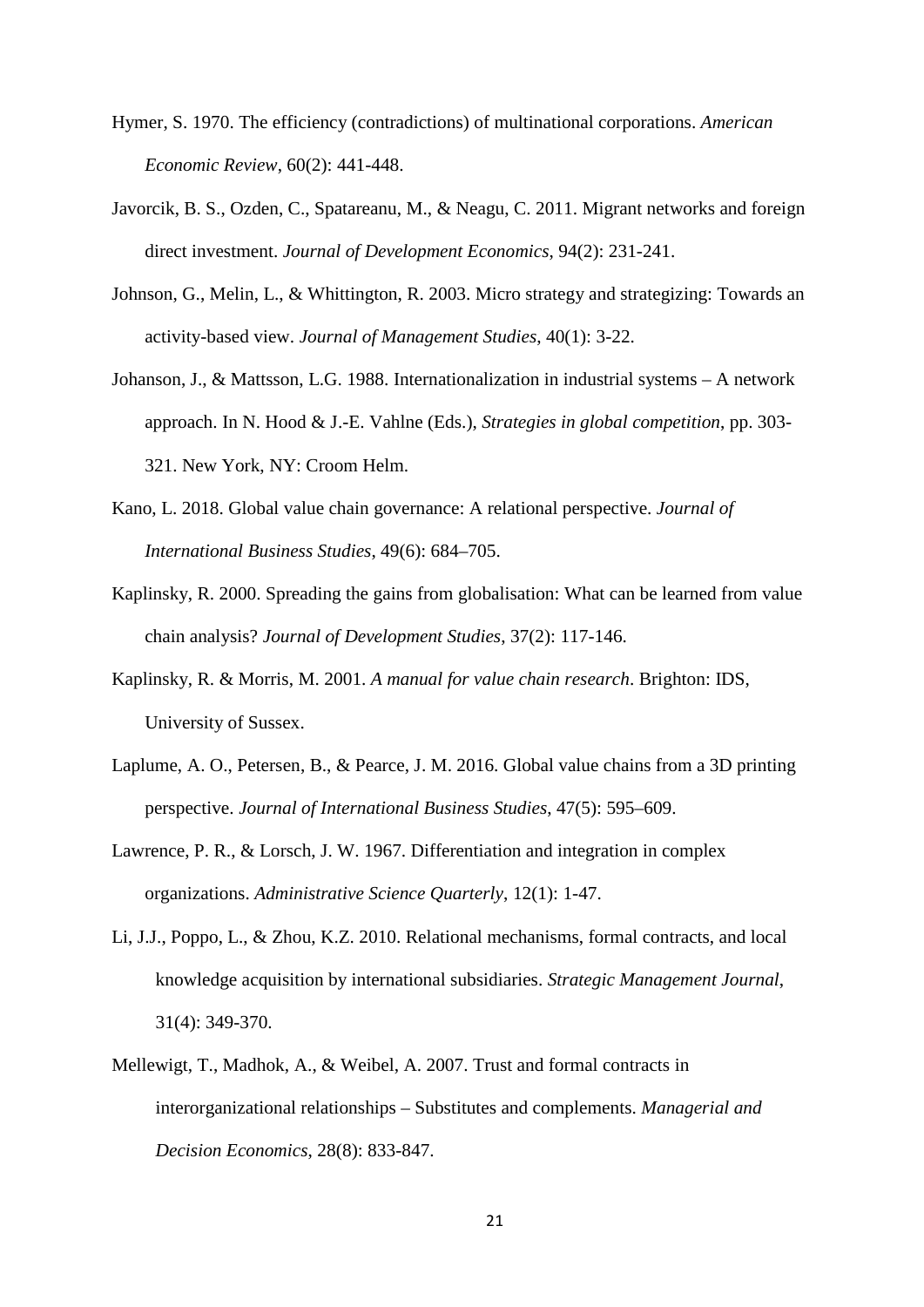- Meyer, K.E., & Gelbuda, M. 2006. Process perspectives in international business research in CEE. *Management International Review*, 46 (2): 143-164.
- Mouzas, S., & Ford, D. 2012. Contracts as a facilitator of resource evolution. *Journal of Business Research*, 65(9): 1251-1253.
- Mudambi, R. 2008. Location, control and innovation in knowledge intensive industries. *Journal of Economic Geography*, 8(5): 699–725.
- Narula, R. 2001. Choosing between internal and non-internal R&D activities: Some technological and economic factors. *Technology Analysis & Strategic Management*, 13(3): 365-387.
- Narula, R. 2014. Exploring the paradox of competence-creating subsidiaries: Balancing bandwidth and dispersion in MNEs. *Long Range Planning*, 47(1-2): 4-15.
- Narula, R., & Verbeke, A. 2015. Making internalization theory good for practice: The essence of Alan Rugman's contributions to international business. *Journal of World Business*, 50(4); 612-622.
- O'Donnell, S. W. 2000. Managing foreign subsidiaries: Agents of headquarters, or an interdependent network? *Strategic Management Journal*, 21(5): 525-548.
- Ouchi, W. G. 1977. The relationship between organizational structure and organizational control. *Administrative Science Quarterly*, 22(1): 95-113.
- Ouchi, W. G. 1980. Markets, bureaucracies, and clans. *Administrative Science Quarterly*, 25(1): 129-141.
- Ouchi, W. G., & Maguire, M. A. 1975. Organizational control: Two functions. *Administrative Science Quarterly*, 20(4): 559-569.
- Petersen, B., & Welch, L.S. 2002. Foreign operation mode combinations and internationalization. *Journal of Business Research*, 55(2): 157-162.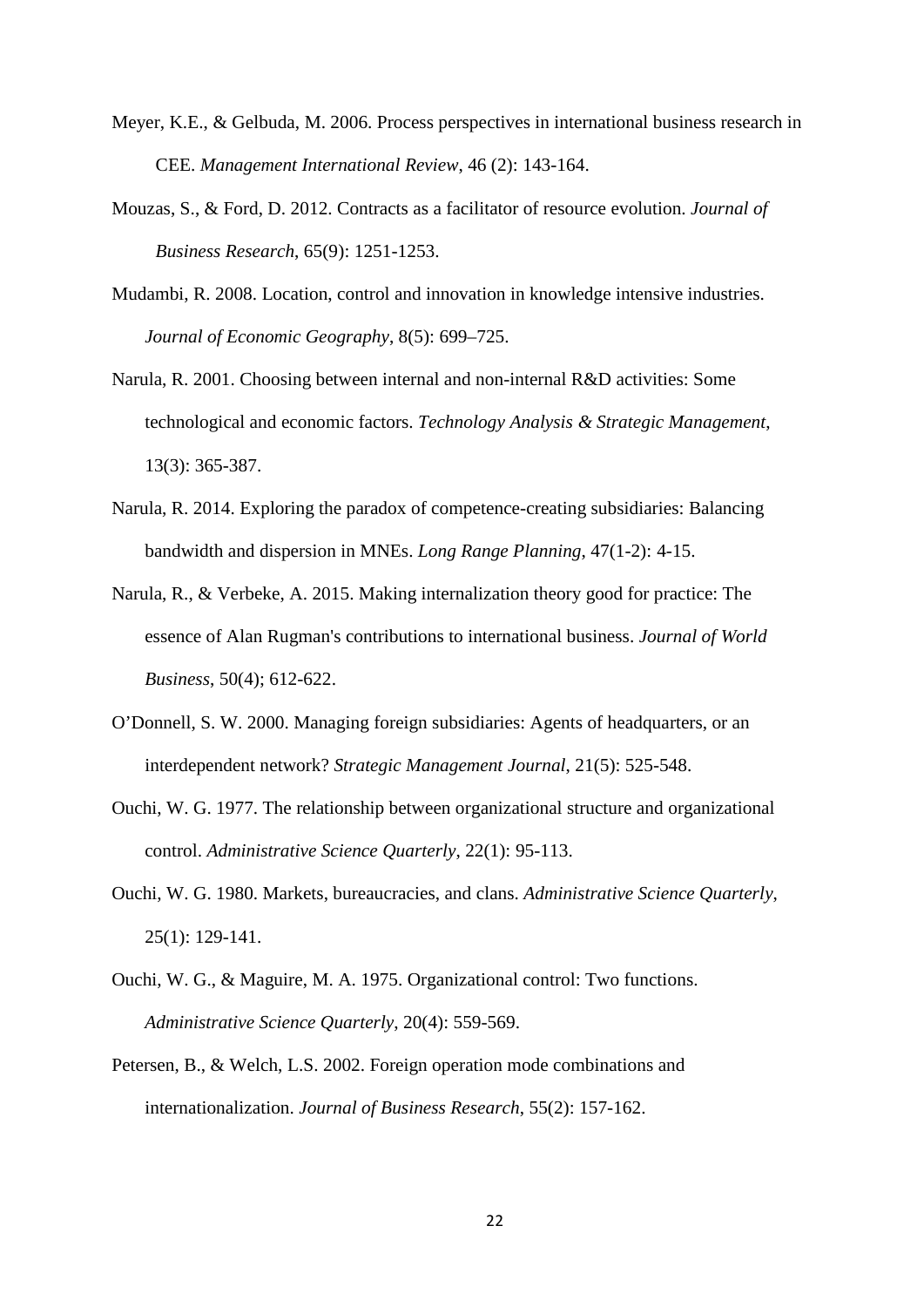- Petersen, B., Welch, L.S., & Benito, G.R.G. 2010. Managing the internalisation process. *Management International Review*, 50(2): 137-154.
- Poppo, L., & Zenger, T. 2002. Do formal contracts and relational governance function as substitutes or complements? *Strategic Management Journal*, 23(8): 707-725.
- Porter, M. E. 1986. Competition in global industries: A conceptual framework. In M.E. Porter (Ed.), *Competition in global industries*, pp. 15-60. Boston, MA: Harvard Business School Press.
- Putzhammer, M., Fainshmidt, S., Puck, J., & Slangen, A. 2018. To elevate or to duplicate? Experiential learning, host-country institutions, and MNE post-entry commitment increase. *Journal of World Business*, 53(4): 568-580.
- Rabbiosi, L. 2011. Subsidiary roles and reverse knowledge transfer: An investigation of the effects of coordination mechanisms. *Journal of International Management*, 17(2): 97- 113.
- Stinchcombe, A.L. 2001. *When formality works*. Chicago, IL: University of Chicago Press.
- Strange, R., & Humphrey, J. 2019. What lies between market and hierarchy? Insights from internalization theory and global value chain theory. *Journal of International Business Studies*, this issue.
- Teece, D. J. 1996. Firm organization, industrial structure, and technological innovation. *Journal of Economic Behavior & Organization*, 31(2): 193-224.
- Tomassen, S., & Benito, G. R. G. 2009. The costs of governance in international companies. *International Business Review*, 18(3): 292-304.
- Welch, L. S., Benito, G. R. G., & Petersen, B. 2018. *Foreign operation methods: Theory, analysis, strategy*, second edition. Cheltenham, UK: Edward Elgar.
- Williamson, O. E. 1975. *Markets and hierarchies: Analysis and antitrust implications*. New York, NY: Free Press.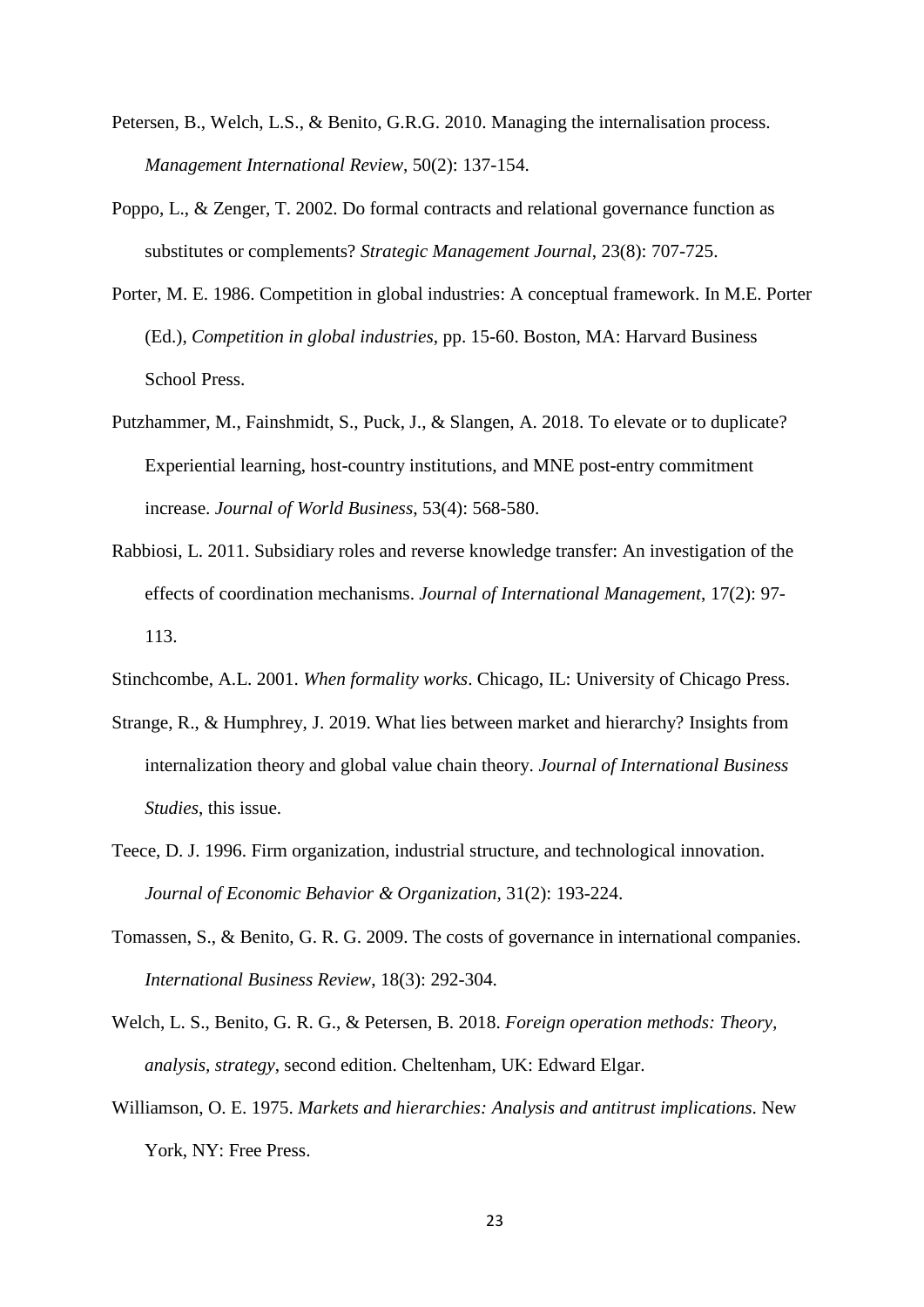Williamson, O. E. 1993. Calculativeness, trust, and economic organization. *Journal of Law & Economics*, 36(1): 453-486.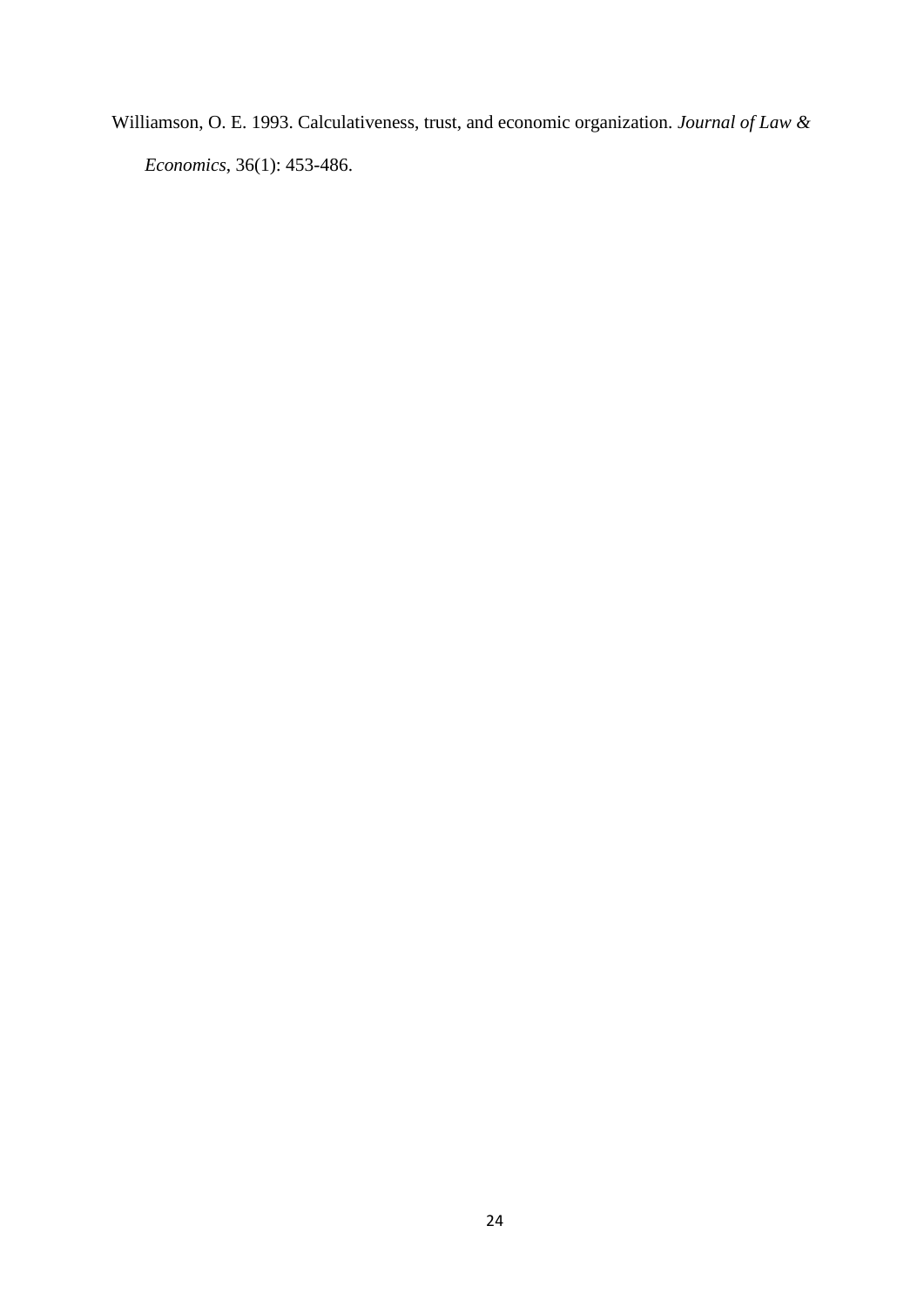### <span id="page-25-0"></span>**ENDNOTES**

 $\overline{\phantom{a}}$ 

<sup>1</sup> Whether a system such as a GVC is presumed to be composed of uniform or heterogeneous governance modes is not inconsequential. Consider the same activity and location properties, i.e. what is done where, in a value system denoted *Z*. In set *H*, all activities are performed in-house, whereas in set *M* the activities are done in some combination of in-house, contracted, and arms-length transactions. Despite the system being identical, the costs of governance (i.e. the sum of costs *GC* involved in managing and running a particular governance configuration) are likely to be different between sets  $H(GC_{ZH})$  and  $M(GC_{ZM})$ . Set  $H$  provides a unified governance structure, which facilitates coordination across activities, but is less likely to obtain economies of specialization through outsourcing of activities and arm's length purchasing of goods and services than cannot be performed or produced in-house in a cost-efficient way. Conversely, set *M* may achieve superior performance of activities on a one-by-one basis, but is also likely to incur higher costs of coordinating activities across operationally interdependent but legally independent actors. Of course, more realistic scenarios would include additional possible differences across the two sets, especially in terms of interdependencies  $(y)$  across activity-location combinations. Since interdependencies affect coordination costs, in case of  $\gamma > 0$ , it follows that  $GC_{ZH} \neq GC_{ZM}$ . See Asmussen, Benito & Petersen (2009) for an elaboration of the analytics of mode configurations.

<span id="page-25-1"></span><sup>2</sup> The reasoning sketched out in this paragraph largely mirrors Teece's (1996) analysis, later extended by Narula (2001), of the organization of innovative activities. However, our emphasis here is on interdependencies across countries.

 $3$  On hindsight this may seem like a missed opportunity – and hence we purposely wrote "strangely" – because the article by Caves and Mehra (1986), now recognized as one of the seminal empirical works about governance mode choice in international operations, appeared in that same volume, which was edited by Porter himself.

<sup>4</sup> Two notable exceptions are Asmussen et al. (2009) and Buckley and Hashai (2004). While based on internalization theory, these modelling-oriented analyses are only sporadically cited in the "mainstream" literature.

<sup>5</sup> Of course, one could question if such price/market coordinated business activities would qualify as a GVC in the first place, but due to limited space we will not address this definition issue here.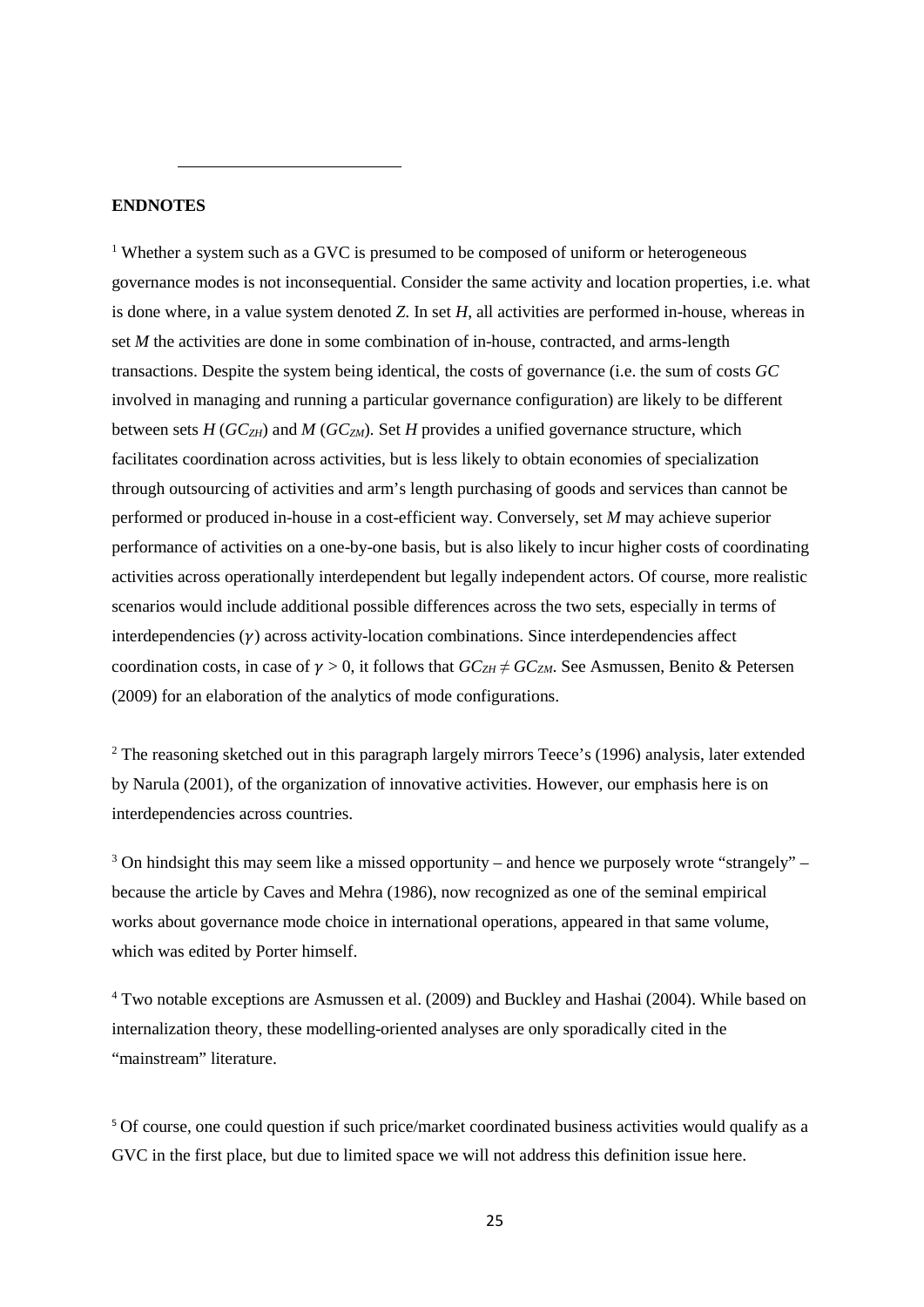$6$  Like Tomassen & Benito (2009), we follow Demsetz (1993) and use the generic term 'governance costs' to denominate market transaction costs as well as management costs in organizations.

<u>.</u>

<span id="page-26-1"></span><span id="page-26-0"></span><sup>7</sup> Bonding efforts are particularly challenging when operations involve acquired units (Tomassen  $\&$ Benito, 2009), as MNC activities become highly dispersed (Narula, 2014), and when they involve outside actors as in the case of GVCs. There is considerable evidence of the commitment of managerial time and communication costs incurred in developing and maintaining trustful relations in various forms of foreign operations. For example, a large part of the cost of licensing arrangements is made up of communication and negotiation activities preceding an agreement and of interaction between the parties thereafter (Welch et al., 2018); see also Benito et al. (2013) which analyses the case of entry and development of operations in the Ukraine by the Danish software multinational SimCorp. Their study shows that there was a significant cost involved in communication demands and the movement of staff, in both directions between Kiev and Copenhagen, including the involvement of Danish expatriate staff in Kiev. This process initially occurred under the terms of an outsourcing arrangement, which through various stages eventually led to the establishment of a subsidiary.